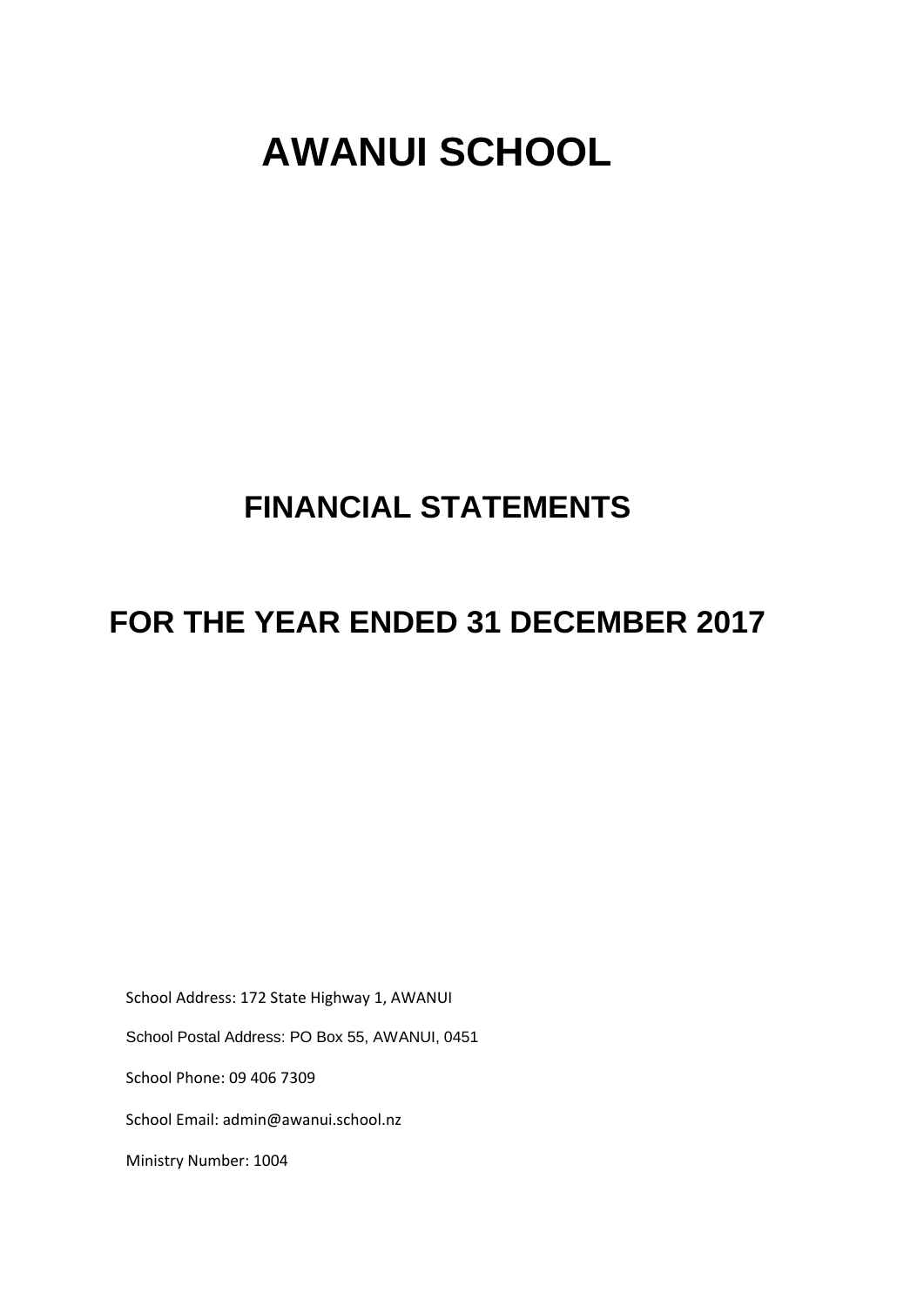# **AWANUI SCHOOL**

Financial Statements - For the year ended 31 December 2017

### **Index**

#### **Page Statement**

- 1 Statement of Responsibility
- 2 Statement of Comprehensive Revenue and Expense
- 3 Statement of Changes in Net Assets/Equity
- 4 Statement of Financial Position
- 5 Statement of Cash Flows
- 6 11 Statement of Accounting Policies
- 12 19 Notes to the Financial Statements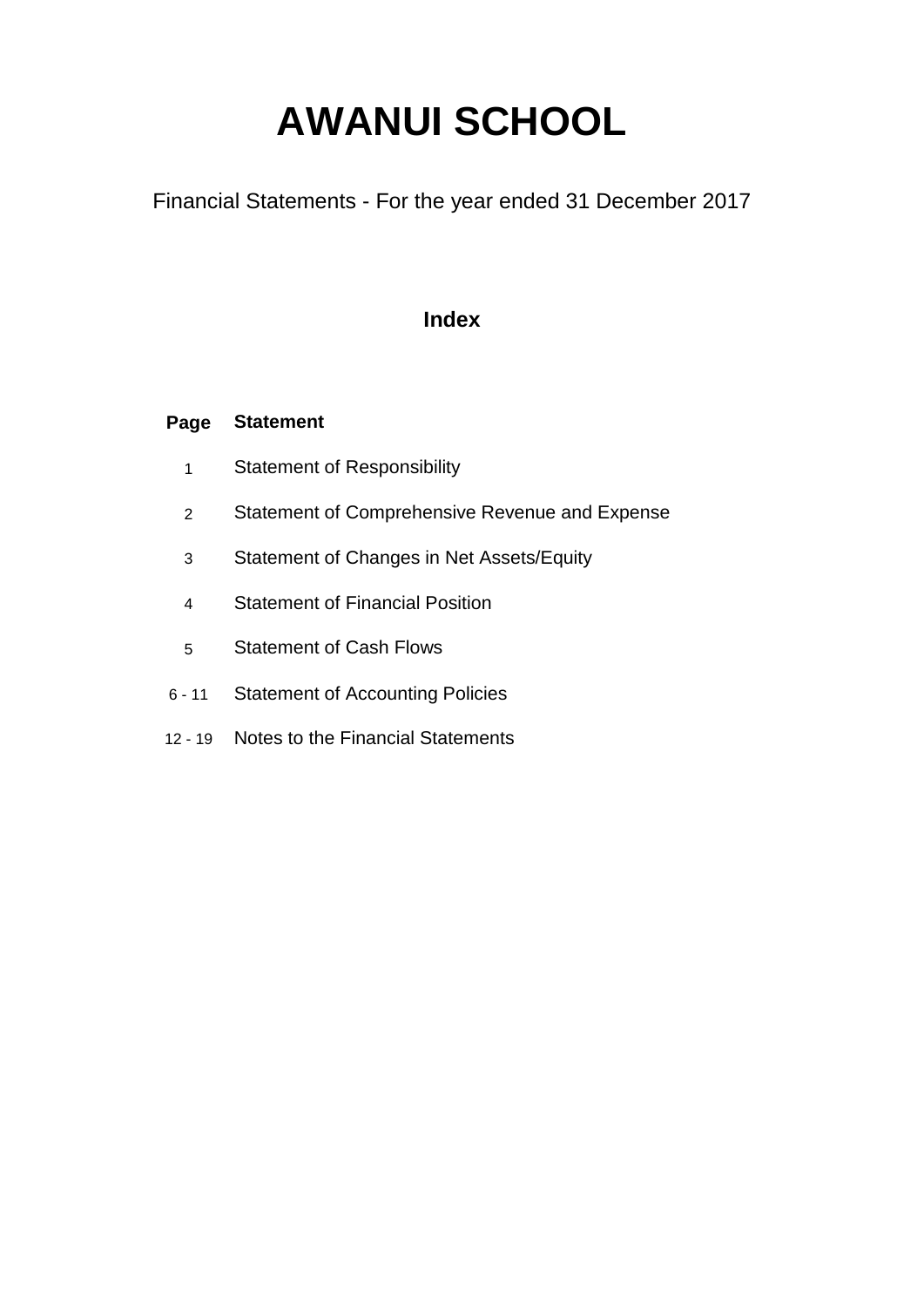# **Awanui School**

## **Statement of Responsibility**

For the year ended 31 December 2017

The Board of Trustees accepts responsibility for the preparation of the annual financial statements and the judgements used in these financial statements.

The management (including the principal and others as directed by the Board) accepts responsibility for establishing and maintaining a system of internal controls designed to provide reasonable assurance as to the integrity and reliability of the school's financial reporting.

It is the opinion of the Board and management that the annual financial statements for the financial year ended 31 December 2017 fairly reflects the financial position and operations of the school.

The School's 2017 financial statements are authorised for issue by the Board.

Full Name of Board Chairperson **Full Name of Principal** 

Signature of Board Chairperson Signature of Principal

Date: **Date: Date: Date: Date: Date: Date: Date: Date: Date: Date: Date: Date: Date: Date: Date: Date: Date: Date: Date: Date: Date: Date: Date: Date: Date: Date: Date:**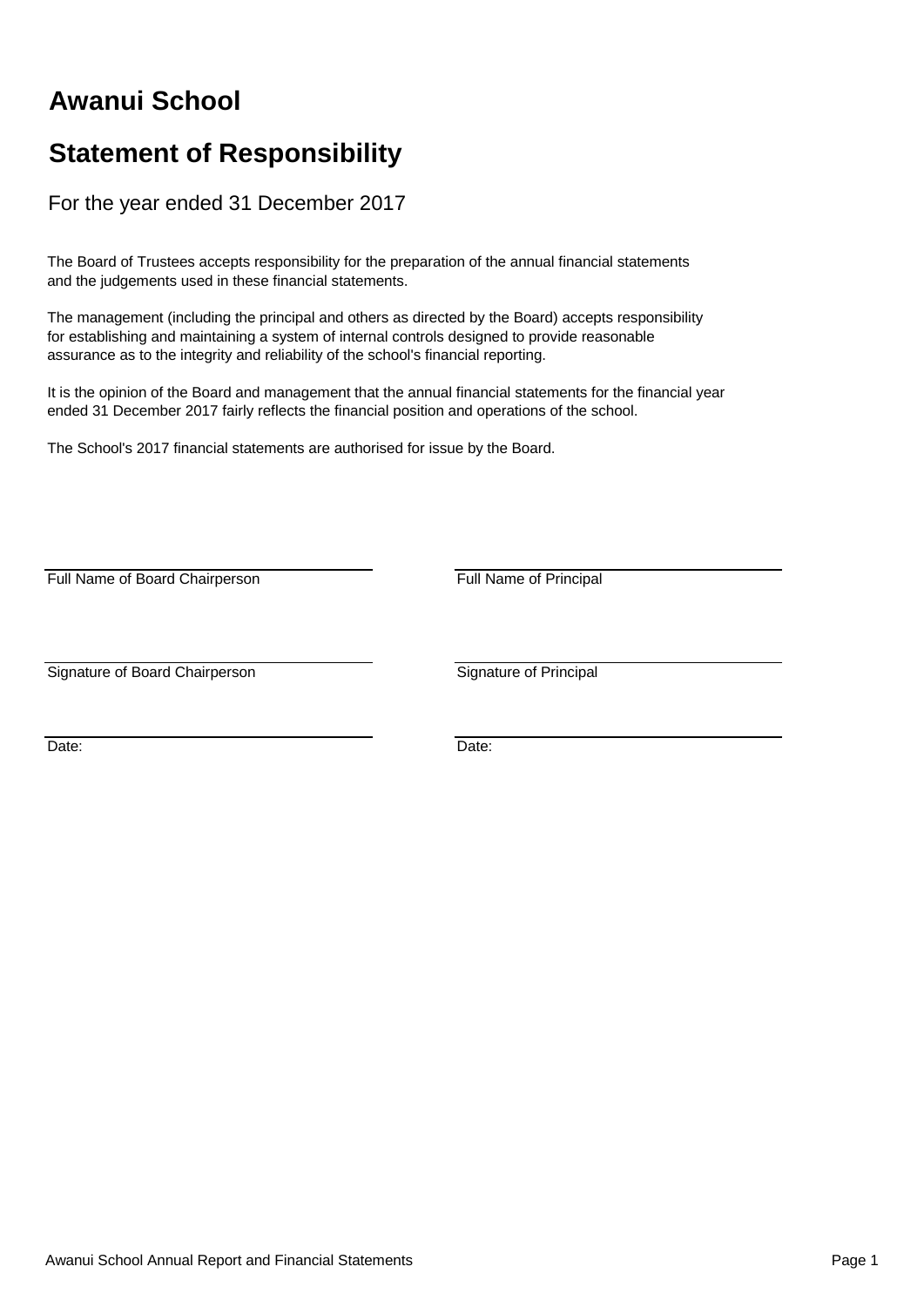## **Awanui School Statement of Comprehensive Revenue and Expense**

For the year ended 31 December 2017

|                                                      |                | 2017                | 2017<br><b>Budget</b> | 2016                |
|------------------------------------------------------|----------------|---------------------|-----------------------|---------------------|
|                                                      | <b>Notes</b>   | <b>Actual</b><br>\$ | (Unaudited)<br>\$     | <b>Actual</b><br>\$ |
| <b>Revenue</b>                                       |                |                     |                       |                     |
| <b>Government Grants</b>                             | $\overline{2}$ | 486,932             | 530,973               | 486,253             |
| <b>Locally Raised Funds</b>                          | 3              | 41,747              | 16,330                | 28,911              |
| <b>Interest Earned</b>                               |                | 2,742               | 1,500                 | 2,033               |
|                                                      |                | 531,421             | 548,803               | 517,197             |
| <b>Expenses</b>                                      |                |                     |                       |                     |
| <b>Locally Raised Funds</b>                          | 3              | 7,814               | 2,860                 | 3,297               |
| Learning Resources                                   | 4              | 303,570             | 380,284               | 347,455             |
| Administration                                       | 5              | 54,061              | 48,607                | 58,011              |
| <b>Finance Costs</b>                                 |                | 571                 | 352                   | 684                 |
| Property                                             | 6              | 100,393             | 98,824                | 82,547              |
| Depreciation                                         | $\overline{7}$ | 26,336              | 25,000                | 25,612              |
| Loss on Disposal of Property, Plant and Equipment    |                |                     |                       | 6,299               |
| Transport                                            |                |                     |                       | 88                  |
|                                                      |                | 492,745             | 555,927               | 523,993             |
| <b>Net Surplus / (Deficit)</b>                       |                | 38,676              | (7, 124)              | (6,796)             |
| Other Comprehensive Revenue and Expenses             |                |                     |                       |                     |
| Total Comprehensive Revenue and Expense for the Year |                | 38,676              | (7, 124)              | (6,796)             |

The above Statement of Comprehensive Revenue and Expense should be read in conjunction with the accompanying notes.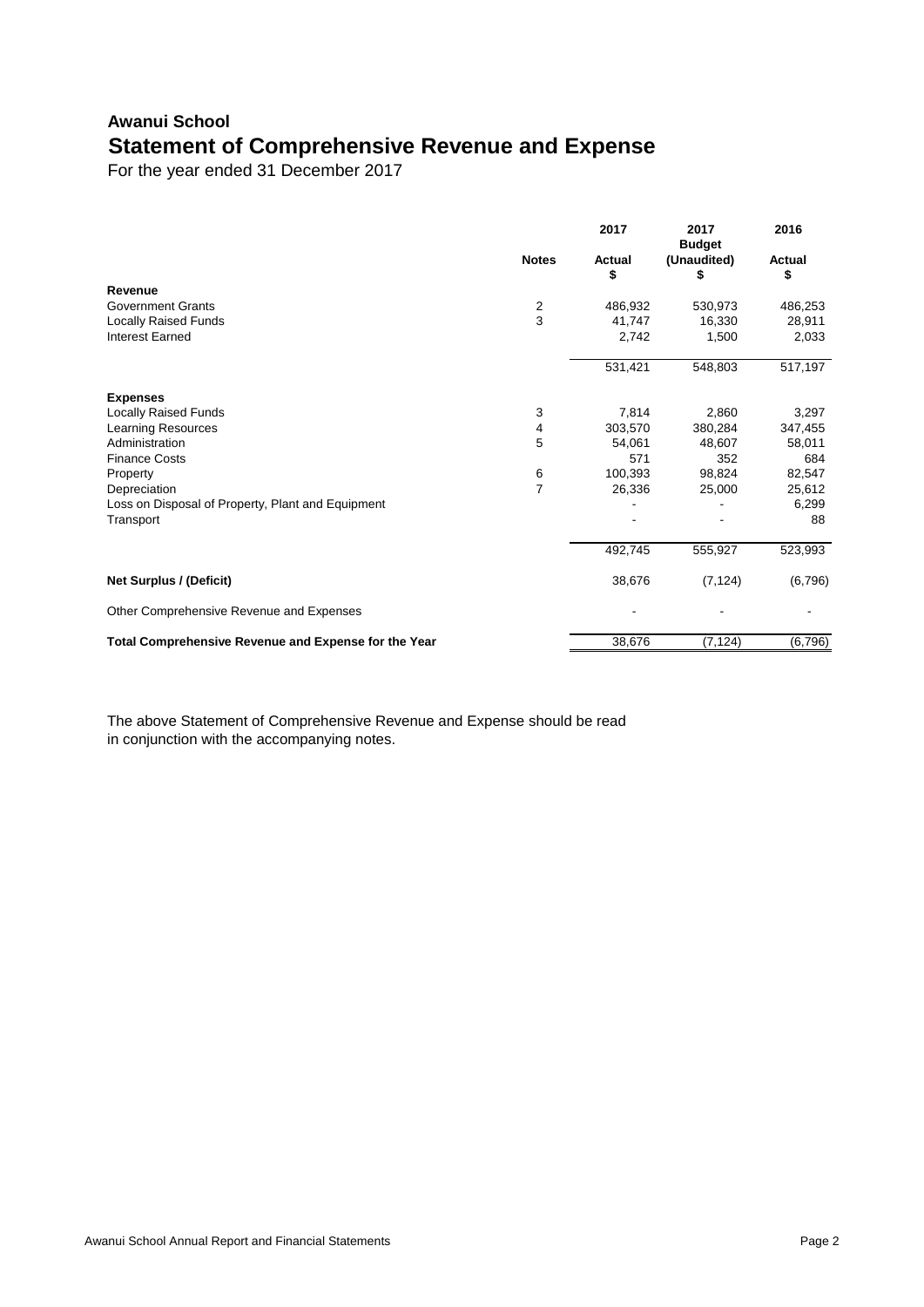## **Awanui School Statement of Changes in Net Assets/Equity**

For the year ended 31 December 2017

|                                                                                                              | Actual<br>2017<br>\$ | <b>Budget</b><br>(Unaudited)<br>2017<br>S | Actual<br>2016<br>\$ |
|--------------------------------------------------------------------------------------------------------------|----------------------|-------------------------------------------|----------------------|
| <b>Balance at 1 January</b>                                                                                  | 206,394              | 206,394                                   | 213,190              |
| Total comprehensive revenue and expense for the year<br>Capital Contributions from the Ministry of Education | 38,676               | (7, 124)                                  | (6,796)              |
| <b>Equity at 31 December</b>                                                                                 | 245,070              | 199,270                                   | 206,394              |
| <b>Retained Earnings</b>                                                                                     | 245,070              | 199,270                                   | 206,394              |
| <b>Equity at 31 December</b>                                                                                 | 245,070              | 199,270                                   | 206,394              |

The above Statement of Changes in Net Assets/Equity should be read in conjunction with the accompanying notes.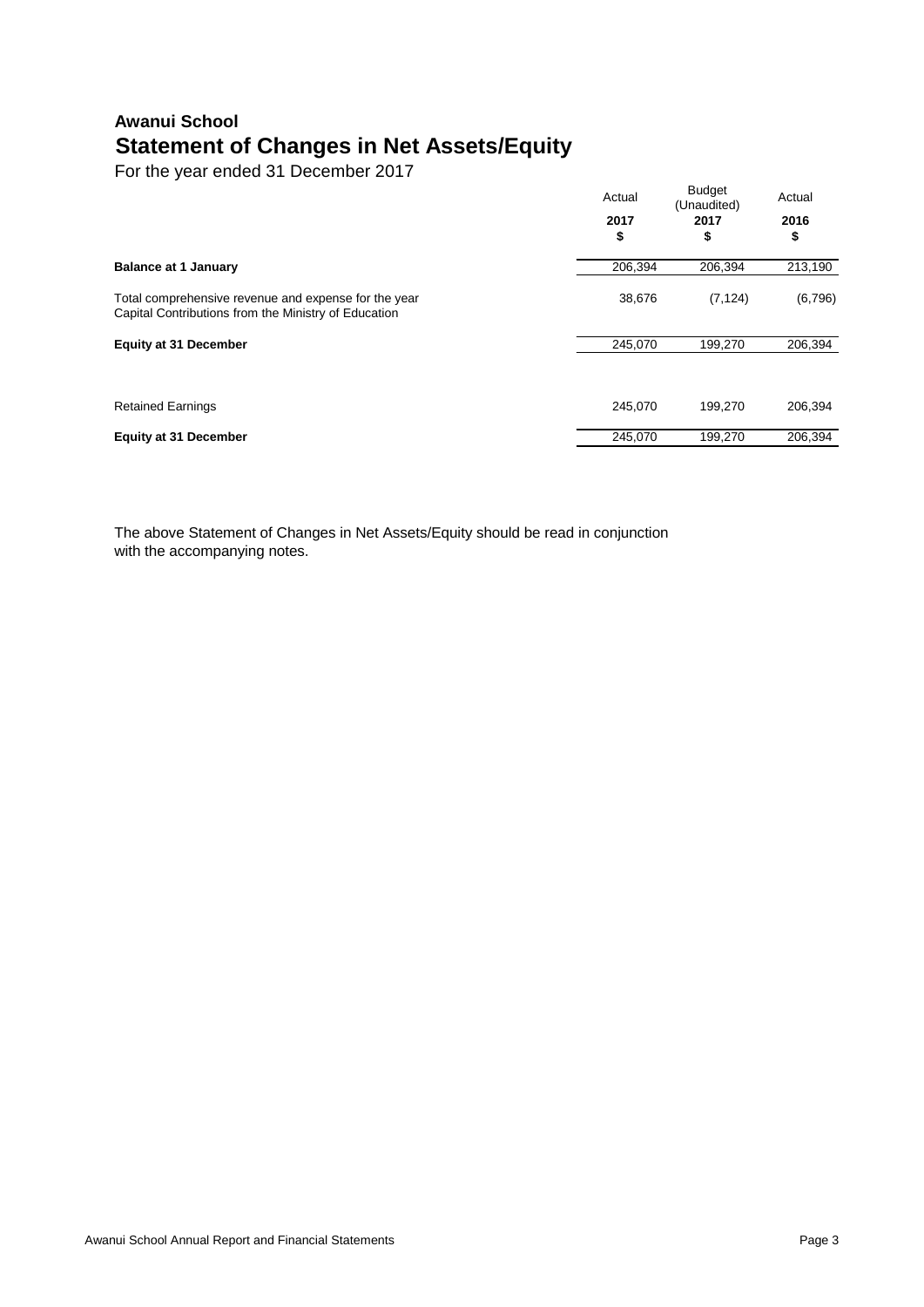### **Awanui School Statement of Financial Position**

As at 31 December 2017

|                                           |              | 2017                | 2017<br><b>Budget</b> | 2016                |
|-------------------------------------------|--------------|---------------------|-----------------------|---------------------|
|                                           | <b>Notes</b> | <b>Actual</b><br>\$ | (Unaudited)<br>\$     | <b>Actual</b><br>\$ |
| <b>Current Assets</b>                     |              |                     |                       |                     |
| Cash and Cash Equivalents                 | $\bf 8$      | 178,732             | 86,517                | 84,562              |
| <b>Accounts Receivable</b>                | 9            | 19,352              | 24,304                | 15,988              |
| <b>GST Receivable</b>                     |              |                     | 4,844                 |                     |
| Prepayments                               |              | 3,279               | 3,882                 | 3,478               |
| Investments                               | 10           | 40,000              | 25,171                | 25,860              |
|                                           |              | 241,363             | 144,718               | 129,888             |
| <b>Current Liabilities</b>                |              |                     |                       |                     |
| <b>GST Payable</b>                        |              | 9,062               |                       | 151                 |
| <b>Accounts Payable</b>                   | 12           | 24,557              | 43,504                | 29,381              |
| Provision for Cyclical Maintenance        | 13           | 7,111               |                       | 7,000               |
| Finance Lease Liability - Current Portion | 14           | 3,768               | 1,429                 | 2,705               |
| Funds held for Capital Works Projects     | 15           | 66,506              |                       | 13,556              |
|                                           |              | 111,004             | 44,933                | 52,793              |
| <b>Working Capital Surplus/(Deficit)</b>  |              | 130,359             | 99,785                | 77,095              |
| <b>Non-current Assets</b>                 |              |                     |                       |                     |
| Property, Plant and Equipment             | 11           | 162,817             | 148,235               | 174,072             |
|                                           |              | 162,817             | 148,235               | 174,072             |
| <b>Non-current Liabilities</b>            |              |                     |                       |                     |
| Provision for Cyclical Maintenance        | 13           | 46,750              | 48,750                | 41,625              |
| <b>Finance Lease Liability</b>            | 14           | 1,356               |                       | 3,148               |
|                                           |              | 48,106              | 48,750                | 44,773              |
| <b>Net Assets</b>                         |              | 245,070             | 199,270               | 206,394             |
|                                           |              |                     |                       |                     |
| <b>Equity</b>                             |              | 245,070             | 199,270               | 206,394             |

The above Statement of Financial Position should be read in conjunction with the accompanying notes.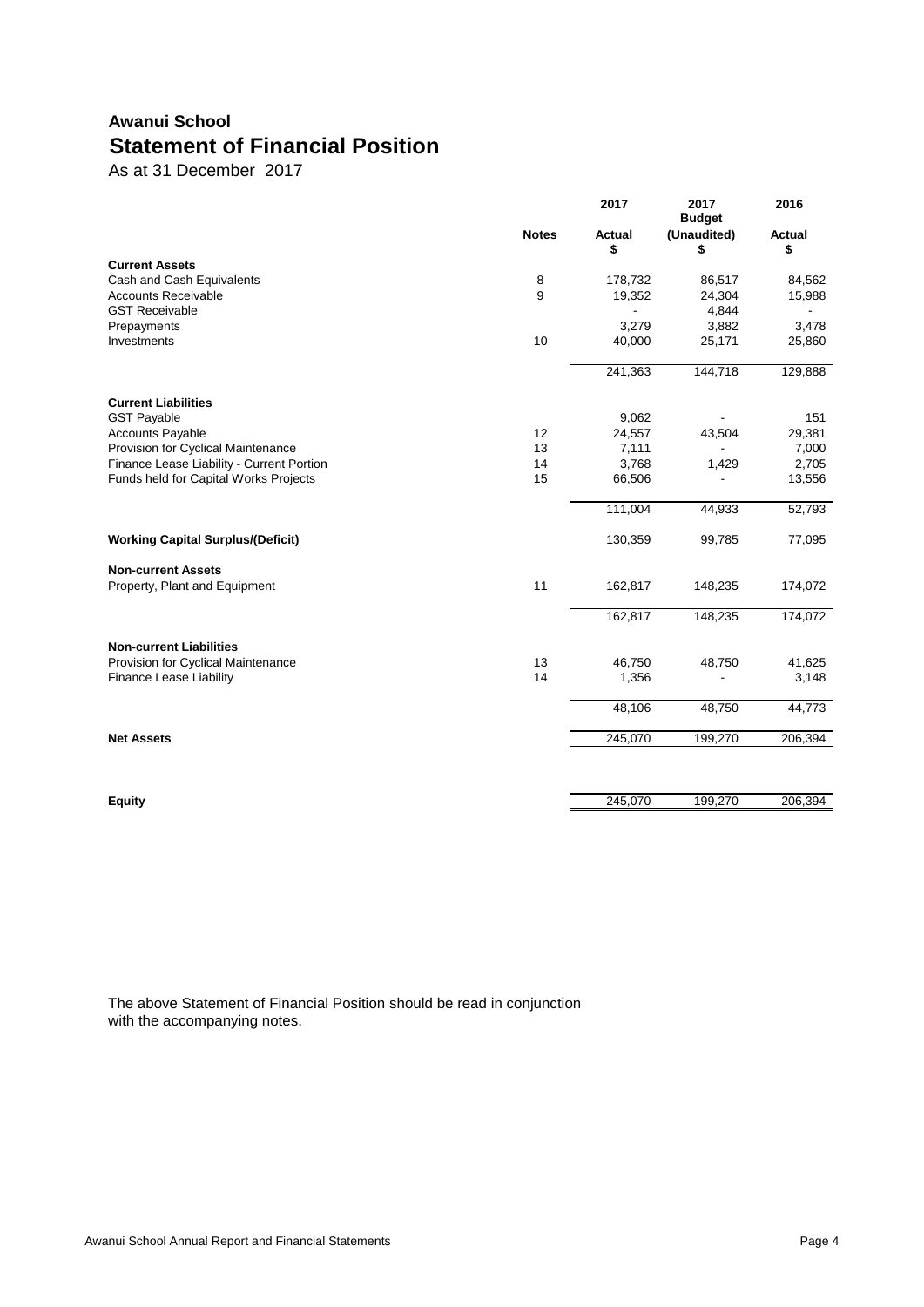## **Awanui School Statement of Cash Flows**

For the year ended 31 December 2017

|                                                        |             | 2017          | 2017<br><b>Budget</b> | 2016          |
|--------------------------------------------------------|-------------|---------------|-----------------------|---------------|
|                                                        | <b>Note</b> | <b>Actual</b> | (Unaudited)           | <b>Actual</b> |
|                                                        |             | \$            | S                     | \$            |
| <b>Cash flows from Operating Activities</b>            |             |               |                       |               |
| <b>Government Grants</b>                               |             | 165,526       | 129,518               | 149,265       |
| <b>Locally Raised Funds</b>                            |             | 37,982        | 16,330                | 29,951        |
| Goods and Services Tax (net)                           |             | 8,911         |                       | 4,995         |
| Payments to Employees                                  |             | (90, 843)     | (71, 458)             | (92, 922)     |
| <b>Payments to Suppliers</b>                           |             | (56, 509)     | (75, 532)             | (71, 771)     |
| <b>Interest Paid</b>                                   |             | (571)         | (352)                 | (684)         |
| <b>Interest Received</b>                               |             | 2,510         | 1,500                 | 2,042         |
| Net cash from / (to) the Operating Activities          |             | 67,006        | 6                     | 20,876        |
| <b>Cash flows from Investing Activities</b>            |             |               |                       |               |
| Purchase of PPE (and Intangibles)                      |             | (8,881)       |                       | (6, 848)      |
| Purchase of Investments                                |             | (40,000)      |                       |               |
| Proceeds from Sale of Investments                      |             | 25,860        |                       |               |
| Net cash from / (to) the Investing Activities          |             | (23, 021)     |                       | (6, 848)      |
| <b>Cash flows from Financing Activities</b>            |             |               |                       |               |
| <b>Finance Lease Payments</b>                          |             | (2,765)       | (2, 484)              | (3, 140)      |
| Painting contract payments                             |             |               |                       | (3,849)       |
| <b>Funds Held for Capital Works Projects</b>           |             | 52,950        |                       | 14,195        |
| Net cash from Financing Activities                     |             | 50,185        | (2,484)               | 7,206         |
| Net increase/(decrease) in cash and cash equivalents   |             | 94,170        | (2, 478)              | 21,234        |
| Cash and cash equivalents at the beginning of the year | 8           | 84,562        | 88,995                | 63,328        |
| Cash and cash equivalents at the end of the year       | 8           | 178,732       | 86,517                | 84,562        |

The statement of cash flows records only those cash flows directly within the control of the School. This means centrally funded teachers' salaries and the use of land and buildings grant and expense have been excluded.

The above Cash Flow Statement should be read in conjunction with the accompanying notes.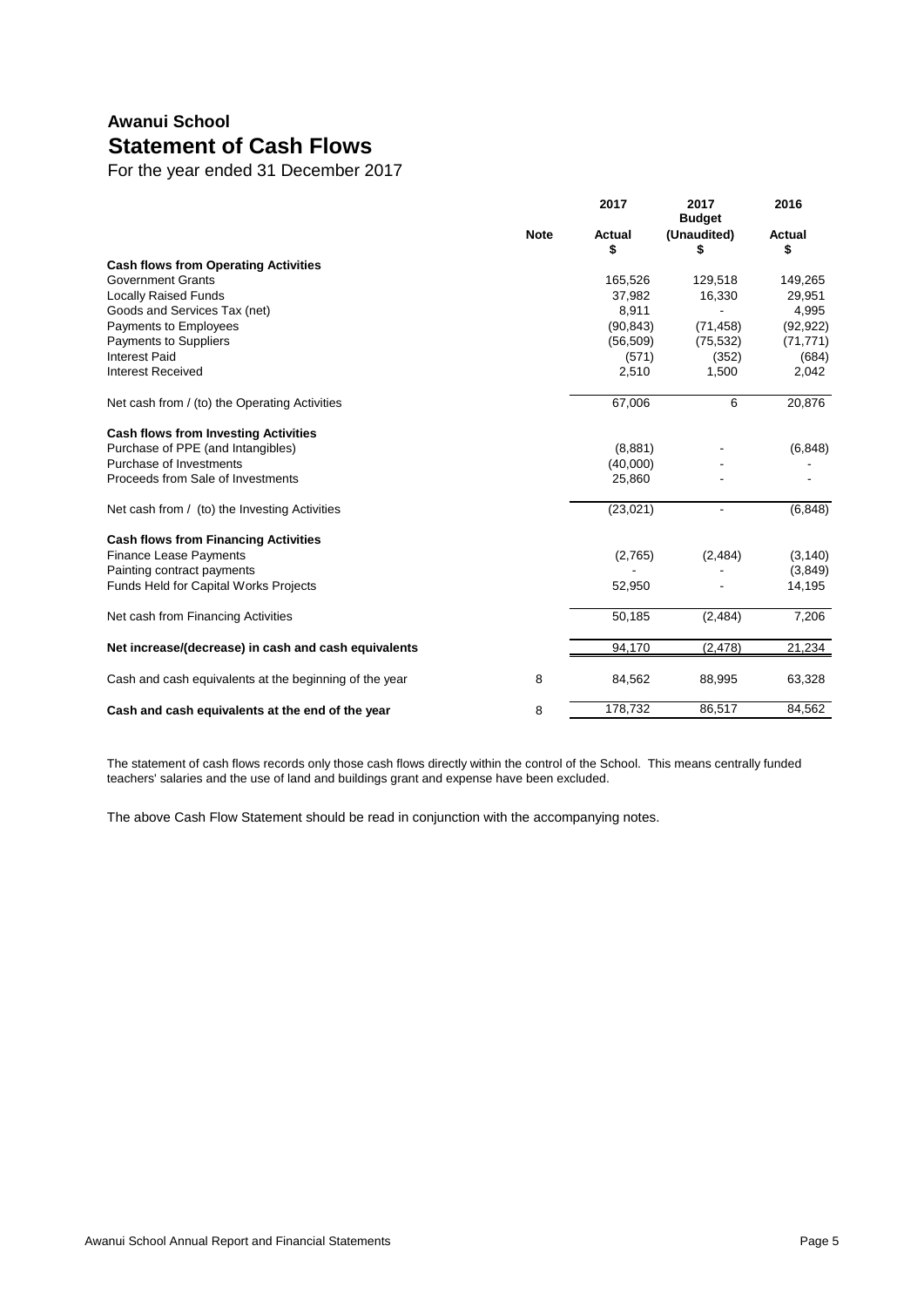### **Awanui School**

### **Notes to the Financial Statements**

## **1. Statement of Accounting Policies**

For the year ended 31 December 2017

#### **a) Reporting Entity**

Awanui School (the School) is a Crown entity as specified in the Crown Entities Act 2004 and a school as described in the Education Act 1989. The Board of Trustees (the Board) is of the view that the School is a public benefit entity for financial reporting purposes.

#### **b) Basis of Preparation**

#### *Reporting Period*

The financial reports have been prepared for the period 1 January 2017 to 31 December 2017 and in accordance with the requirements of the Public Finance Act 1989.

#### *Basis of Preparation*

The financial statements have been prepared on a going concern basis, and the accounting policies have been consistently applied throughout the period.

#### *Financial Reporting Standards Applied*

The Education Act 1989 requires the School, as a Crown entity, to prepare financial statements in accordance with generally accepted accounting practice. The financial statements have been prepared in accordance with generally accepted accounting practice in New Zealand, applying Public Sector Public Benefit Entity (PBE) Standards Reduced Disclosure Regime as appropriate to public benefit entities that qualify for Tier 2 reporting. The school is considered a Public Benefit Entity as it meets the criteria specified as "having a primary objective to provide goods and/or services for community or social benefit and where any equity has been provided with a view to supporting that primary objective rather than for financial return to equity holders".

#### *PBE Accounting Standards Reduced Disclosure Regime*

The School qualifies for Tier 2 as the school is not publicly accountable and is not considered large as it falls below the expenditure threshold of \$30 million per year. All relevant reduced disclosure concessions have been taken.

#### *Measurement Base*

The financial statements are prepared on the historical cost basis unless otherwise noted in a specific accounting policy.

#### *Presentation Currency*

These financial statements are presented in New Zealand dollars, rounded to the nearest dollar.

#### *Specific Accounting Policies*

The accounting policies used in the preparation of these financial statements are set out below.

#### *Critical Accounting Estimates And Assumptions*

The preparation of financial statements requires management to make judgements, estimates and assumptions that affect the application of accounting policies and the reported amounts of assets, liabilities, revenue and expenses. Actual results may differ from these estimates.

Estimates and underlying assumptions are reviewed on an ongoing basis. Revisions to accounting estimates are recognised in the period in which the estimate is revised and in any future periods affected.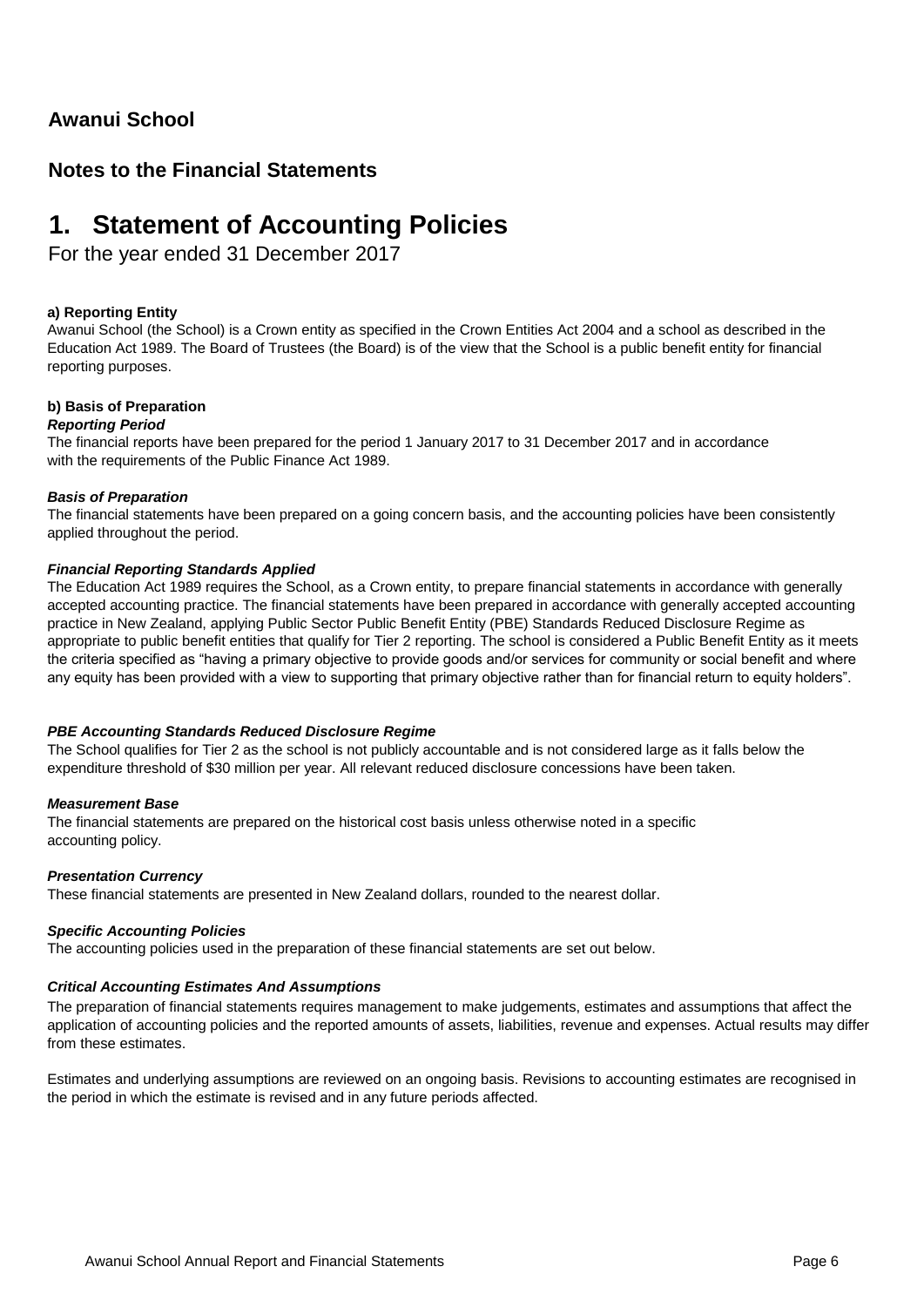#### *Useful lives of property, plant and equipment*

The School reviews the estimated useful lives of property, plant and equipment at the end of each reporting date. The School believes that the estimated useful lives of the property, plant and equipment as disclosed in the Significant Accounting Policies are appropriate to the nature of the property, plant and equipment at reporting date. Property, plant and equipment is disclosed at note 11.

#### *Critical Judgements in applying accounting policies*

Management has exercised the following critical judgements in applying accounting policies:

#### *Classification of leases*

The School reviews the details of lease agreements at the end of each reporting date. The School believes the classification of each lease as either operation or finance is appropriate and reflects the nature of the agreement in place. Finance leases are disclosed at note 14.

#### *Recognition of grants*

The School reviews the grants monies received at the end of each reporting period and whether any require a provision to carryforward amounts unspent. The School believes all grants received have been appropriately recognised as a liability if required. Government grants are disclosed at note 2.

#### **c) Revenue Recognition**

#### *Government Grants*

The school receives funding from the Ministry of Education. The following are the main types of funding that the School receives;

Operational grants are recorded as revenue when the School has the rights to the funding, which is in the year that the funding is received.

Teachers salaries grants are recorded as revenue when the School has the rights to the funding in the salary period they relate to. The grants are not received in cash by the School and are paid directly to teachers by the Ministry of Education.

Use of land and buildings grants are recorded as revenue in the period the School uses the land and buildings. These are not received in cash by the School as they equate to the deemed expense for using the land and buildings which are owned by the Crown.

#### *Other Grants*

Other grants are recorded as revenue when the School has the rights to the funding, unless there are unfulfilled conditions attached to the grant, in which case the amount relating to the unfulfilled conditions is recognised as a liability and released to revenue as the conditions are fulfilled.

#### *Donations, Gifts and Bequests*

Donations, gifts and bequests are recorded as revenue when their receipt is formally acknowledged by the School.

#### *Interest Revenue*

Interest Revenue earned on cash and cash equivalents and investments is recorded as revenue in the period it is earned.

#### **d) Use of Land and Buildings Expense**

The property from which the School operates is owned by the Crown and managed by the Ministry of Education on behalf of the Crown. The School's use of the land and buildings as occupant is based on a property occupancy document as gazetted by the Ministry. The expense is based on an assumed market rental yield on the value of land and buildings as used for rating purposes. This is a non-cash expense that is offset by a non-cash grant from the Ministry.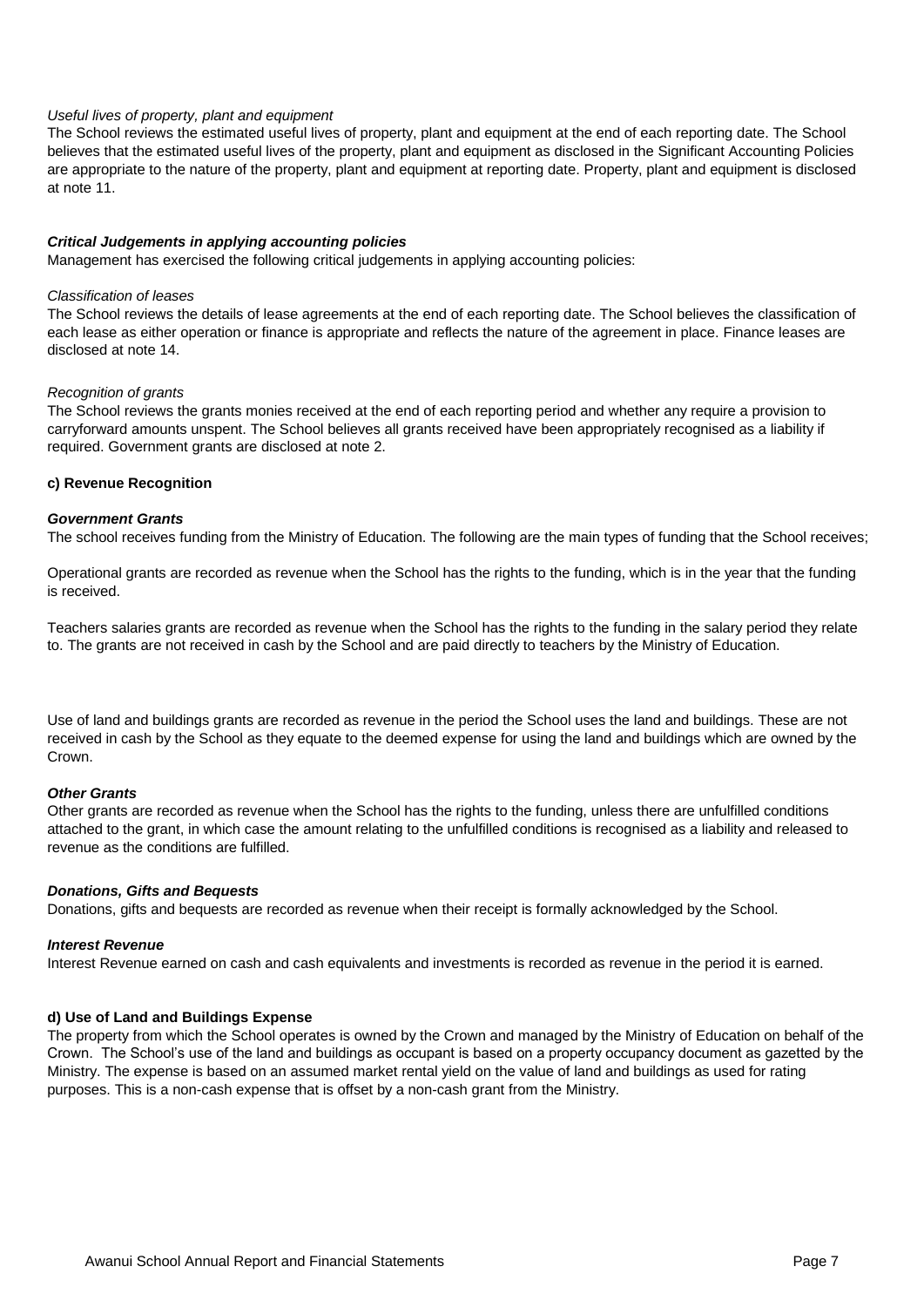#### **e) Operating Lease Payments**

Payments made under operating leases are recognised in the Statement of Comprehensive Revenue and Expense on a straight line basis over the term of the lease.

#### **f) Finance Lease Payments**

Finance lease payments are apportioned between the finance charge and the reduction of the outstanding liability. The finance charge is allocated to each period during the lease term on an effective interest basis.

#### **g) Cash and Cash Equivalents**

Cash and cash equivalents include cash on hand, bank balances, deposits held at call with banks, and other short term highly liquid investments with original maturities of 90 days or less, and bank overdrafts. The carrying amount of cash and cash equivalents represent fair value.

#### **h) Accounts Receivable**

Accounts Receivable represents items that the School has issued invoices for or accrued for, but has not received payment for at year end. Receivables are initially recorded at fair value and subsequently recorded at the amount the School realistically expects to receive. A receivable is considered uncollectable where there is objective evidence the School will not be able to collect all amounts due. The amount that is uncollectable (the provision for uncollectibility) is the difference between the amount due and the present value of the amounts expected to be collected.

#### **i) Inventories**

Inventories are consumable items held for sale and comprise of stationery and school uniforms. They are stated at the lower of cost and net realisable value. Cost is determined on a first in, first out basis. Net realisable value is the estimated selling price in the ordinary course of activities less the estimated costs necessary to make the sale. Any write down from cost to net realisable value is recorded as an expense in the Statement of Comprehensive Revenue and Expense in the period of the write down.

#### **j) Investments**

Bank term deposits for periods exceeding 90 days are classified as investments and are initially measured at the amount invested. Interest is subsequently accrued and added to the investment balance. After initial recognition bank term deposits are measured at amortised cost using the effective interest method less impairment.

Investments that are shares are categorised as "available for sale" for accounting purposes in accordance with financial reporting standards. Share investments are recognised initially by the School at fair value plus transaction costs. At balance date the School has assessed whether there is any evidence that an investment is impaired. Any impairment, gains or losses are recognised in the Statement of Comprehensive Revenue and Expense.

After initial recognition any investments categorised as available for sale are measured at their fair value without any deduction for transaction costs the school may incur on sale or other disposal.

The School has met the requirements under section 28 of schedule 6 of the Education Act 1989 in relation to the acquisition of securities.

#### **k) Property, Plant and Equipment**

Land and buildings owned by the Crown are excluded from these financial statements. The Board's use of the land and buildings as 'occupant' is based on a property occupancy document.

Land and buildings owned by the Proprietor are excluded from these financial statements. The Board's use of the land and Improvements to buildings owned by the Crown are recorded at cost, less accumulated depreciation and impairment losses.

Property, plant and equipment are recorded at cost or, in the case of donated assets, fair value at the date of receipt, less accumulated depreciation and impairment losses. Cost or fair value as the case may be, includes those costs that relate directly to bringing the asset to the location where it will be used and making sure it is in the appropriate condition for its intended use.

Property, plant and equipment acquired with individual values under \$1000 are not capitalised, they are recognised as an expense in the Statement of Comprehensive Revenue and Expense.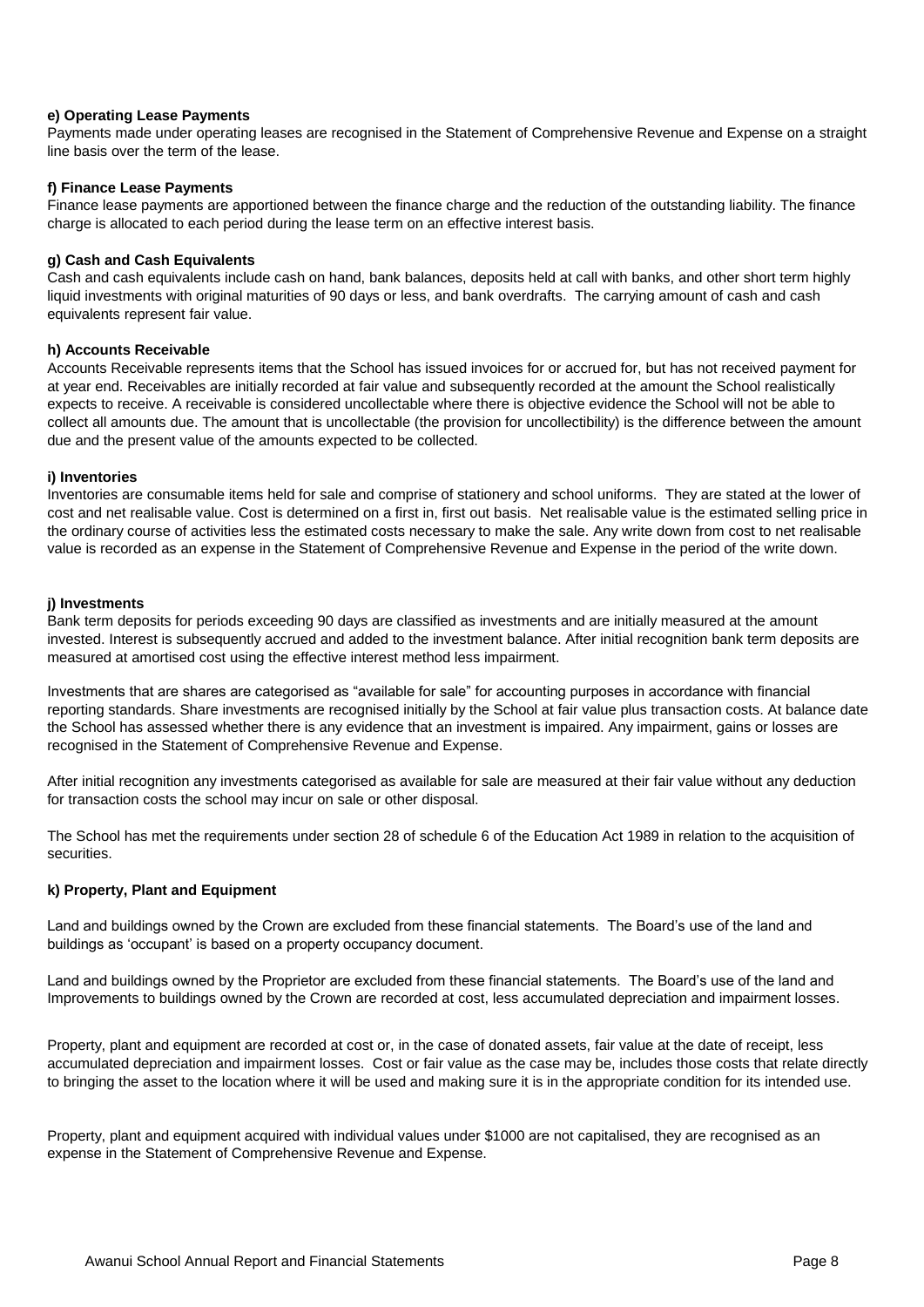Gains and losses on disposals (*i.e.* sold or given away) are determined by comparing the proceeds received with the carrying amounts (*i.e.* the book value). The gain or loss arising from the disposal of an item of property, plant and equipment is recognised in the Statement of Comprehensive Revenue and Expense.

#### *Leased Assets*

Leases where the School assumes substantially all the risks and rewards of ownership are classified as finance leases. The assets acquired by way of finance lease are measured at an amount equal to the lower of their fair value and the present value of the minimum lease payments at inception of the lease, less accumulated depreciation and impairment losses. Leased assets and corresponding liability are recognised in the Statement of Financial Position and leased assets are depreciated over the period the School is expected to benefit from their use or over the term of the lease.

#### *Depreciation*

Property, plant and equipment are depreciated over their estimated useful lives on a straight line basis. Depreciation of all assets is reported in the Statement of Comprehensive Revenue and Expense.

| The estimated useful lives of the assets are:             |            |
|-----------------------------------------------------------|------------|
| <b>Buildings</b>                                          | 40 years   |
| <b>Furniture and Equipment</b>                            | 5-18 years |
| Information and Communication                             | 4 years    |
| <b>Leased Assets</b>                                      | 3-5 years  |
| <b>Library Resources</b>                                  | 8 years    |
| Leased assets are depreciated over the life of the lease. |            |

#### **l) Intangible Assets**

*Software costs*

Computer software acquired by the School are capitalised on the basis of the costs incurred to acquire and bring to use the specific software. Costs associated with subsequent maintenance or licensing of software are recognised as an expense in the Statement of Comprehensive Revenue and Expense when incurred.

Computer software licences with individual values under \$1,000 are not capitalised, they are recognised as an expense in the Statement of Comprehensive Revenue and Expense when incurred.

Computer software that the school receives from the Ministry of Education is normally acquired through a non-exchange transaction and is not of a material amount. It's fair value can be assessed at time of acquisition if no other methods lead to a fair value determination. Computer software purchased directly from suppliers at market rates are considered exchange transactions and the fair value is the amount paid for the software.

The carrying value of software is amortised on a straight line basis over its useful life. The useful life of software is estimated as three years. The amortisation charge for each period and any impairment loss is recorded in the Statement of Comprehensive Revenue and Expense.

#### **m) Impairment of property, plant, and equipment and intangible assets**

The school does not hold any cash generating assets. Assets are considered cash generating where their primary objective is to generate a commercial return.

#### *Non cash generating assets*

Property, plant, and equipment and intangible assets held at cost that have a finite useful life are reviewed for impairment whenever events or changes in circumstances indicate that the carrying amount may not be recoverable. An impairment loss is recognised for the amount by which the asset's carrying amount exceeds its recoverable service amount. The recoverable service amount is the higher of an asset's fair value less costs to sell and value in use.

Value in use is determined using an approach based on either a depreciated replacement cost approach, restoration cost approach, or a service units approach. The most appropriate approach used to measure value in use depends on the nature of the impairment and availability of information.

If an asset's carrying amount exceeds its recoverable service amount, the asset is regarded as impaired and the carrying amount is written down to the recoverable amount. The total impairment loss is recognised in the surplus or deficit.

The reversal of an impairment loss is recognised in the surplus or deficit.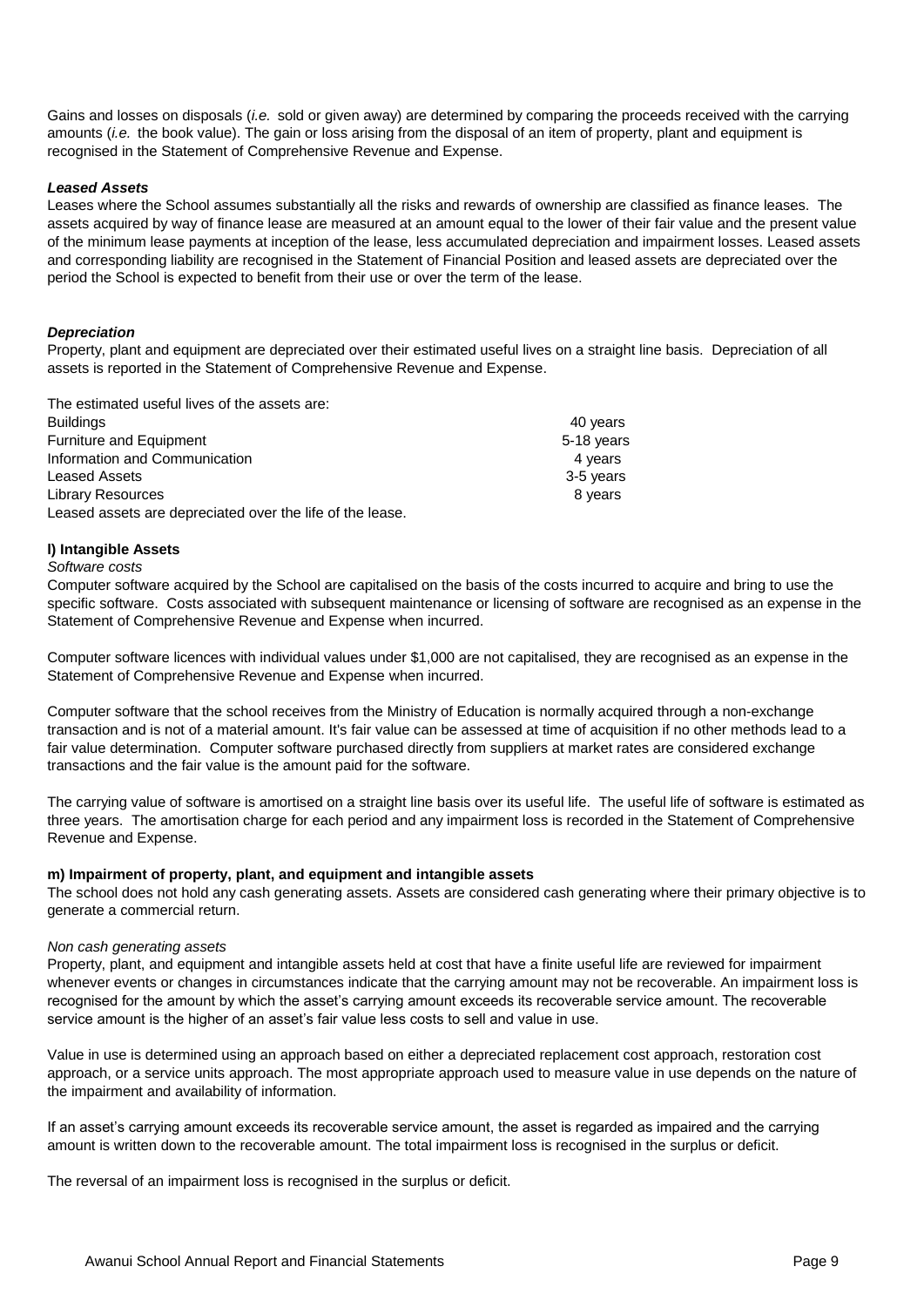#### **n) Accounts Payable**

Accounts Payable represents liabilities for goods and services provided to the School prior to the end of the financial year which are unpaid. Accounts Payable are recorded at the amount of cash required to settle those liabilities. The amounts are unsecured and are usually paid within 30 days of recognition.

#### **o) Employee Entitlements**

#### *Short-term employee entitlements*

Employee benefits that are due to be settled within 12 months after the end of the period in which the employee renders the related service are measured based on accrued entitlements at current rates of pay. These include salaries and wages accrued up to balance date, annual leave earned to but not yet taken at balance date.

#### *Long-term employee entitlements*

Employee benefits that are due to be settled beyond 12 months after the end of the period in which the employee renders the related service, such as long service leave and retirement gratuities, have been calculated on an actuarial basis. The calculations are based on:

• likely future entitlements accruing to staff, based on years of service, years to entitlement, the likelihood that staff will reach the point of entitlement, and contractual entitlement information; and

• the present value of the estimated future cash flows

#### **p) Revenue Received in Advance**

Revenue received in advance relates to fees received from students and grants received where there are unfulfilled obligations for the School to provide services in the future. The fees are recorded as revenue as the obligations are fulfilled and the fees earned.

The School holds sufficient funds to enable the refund of unearned fees in relation to international students, should the School be unable to provide the services to which they relate.

#### **q) Funds Held in Trust**

Funds are held in trust where they have been received by the School for a specified purpose, or are being held on behalf of a third party and these transactions are not recorded in the Statement of Revenue and Expense.. The School holds sufficient funds to enable the funds to be used for their intended purpose at any time.

#### **r) Shared Funds**

Shared Funds are held on behalf of a cluster of participating schools as agreed with the Ministry of Education. The cluster of schools operate activities outside of school control. These amounts are not recorded in the Statement of Revenue and Expense. The School holds sufficient funds to enable the funds to be used for their intended purpose.

#### **s) Provision for Cyclical Maintenance**

The property from which the School operates is owned by the Crown, and is vested in the Ministry. The Ministry has gazetted a property occupancy document that sets out the Board's property maintenance responsibilities. The Board is responsible for maintaining the land, buildings and other facilities on the School site in a state of good order and repair.

Cyclical maintenance, which involves painting the interior and exterior of the School, makes up the most significant part of the Board's responsibilities outside day-to-day maintenance. The provision for cyclical maintenance represents the obligation the Board has to the Ministry and is based on the Board's ten year property plan (10YPP).

#### **t) Financial Assets and Liabilities**

The School's financial assets comprise cash and cash equivalents, accounts receivable, and investments. All of these financial assets, except for investments that are shares, are categorised as "loans and receivables" for accounting purposes in accordance with financial reporting standards.

Investments that are shares are categorised as "available for sale" for accounting purposes in accordance with financial reporting standards.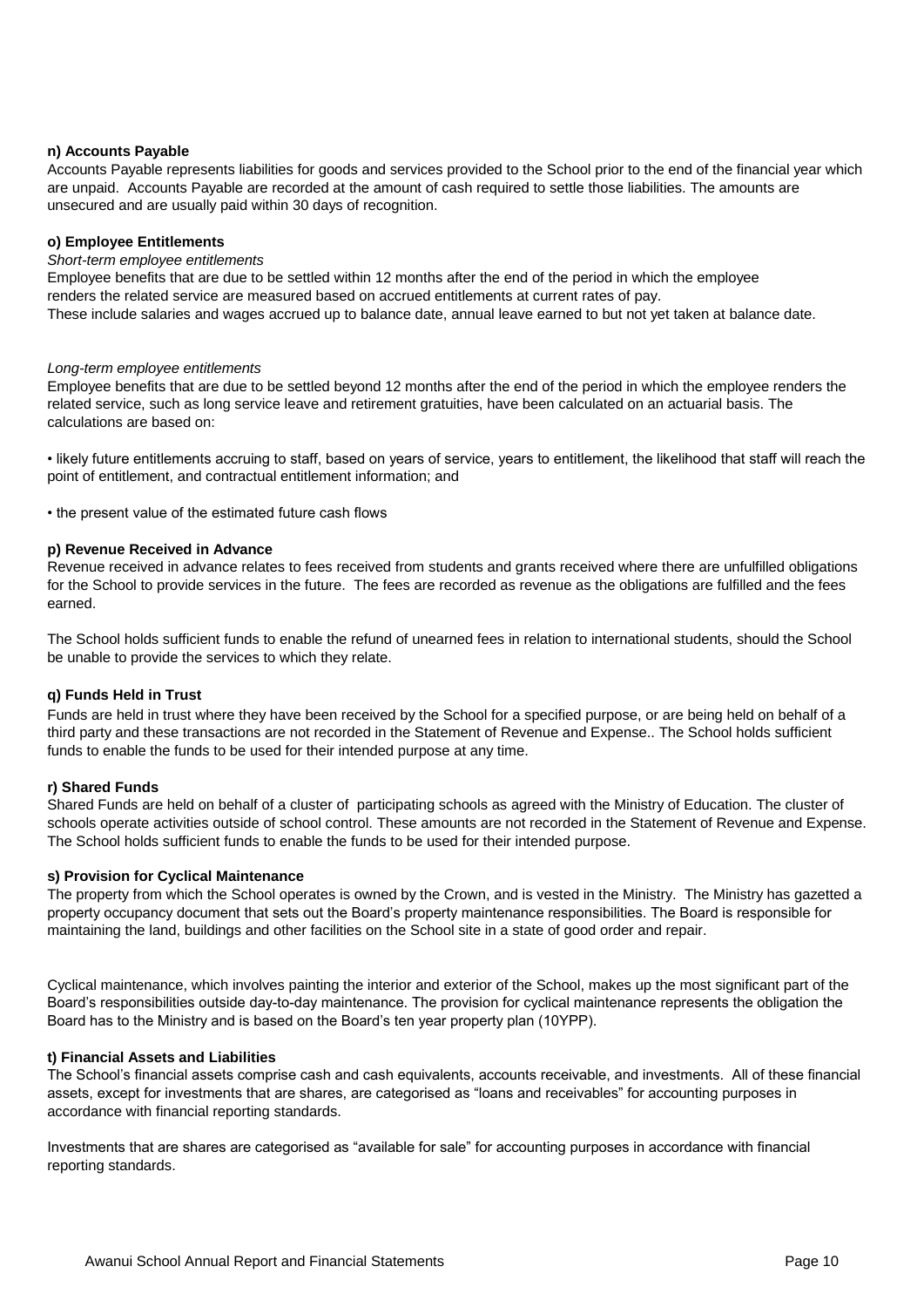The School's financial liabilities comprise accounts payable, borrowings, finance lease liability, and painting contract liability. All of these financial liabilities are categorised as "financial liabilities measured at amortised cost" for accounting purposes in accordance with financial reporting standards.

#### **u) Borrowings**

Borrowings are recognised at the amount borrowed. Borrowings are classified as current liabilities unless the School has an unconditional right to defer settlement of the liability for at least 12 months after the balance date.

#### **v) Goods and Services Tax (GST)**

The financial statements have been prepared on a GST exclusive basis, with the exception of accounts receivable and accounts payable which are stated as GST inclusive.

The net amount of GST paid to, or received from, the IRD, including the GST relating to investing and financing activities, is classified as a net operating cash flow in the statements of cash flows.

Commitments and contingencies are disclosed exclusive of GST.

#### **w) Budget Figures**

The budget figures are extracted from the School budget that was approved by the Board at the start of the year.

#### **x) Services received in-kind**

From time to time the School receives services in-kind, including the time of volunteers. The School has elected not to recognise services received in kind in the Statement of Comprehensive Revenue and Expense.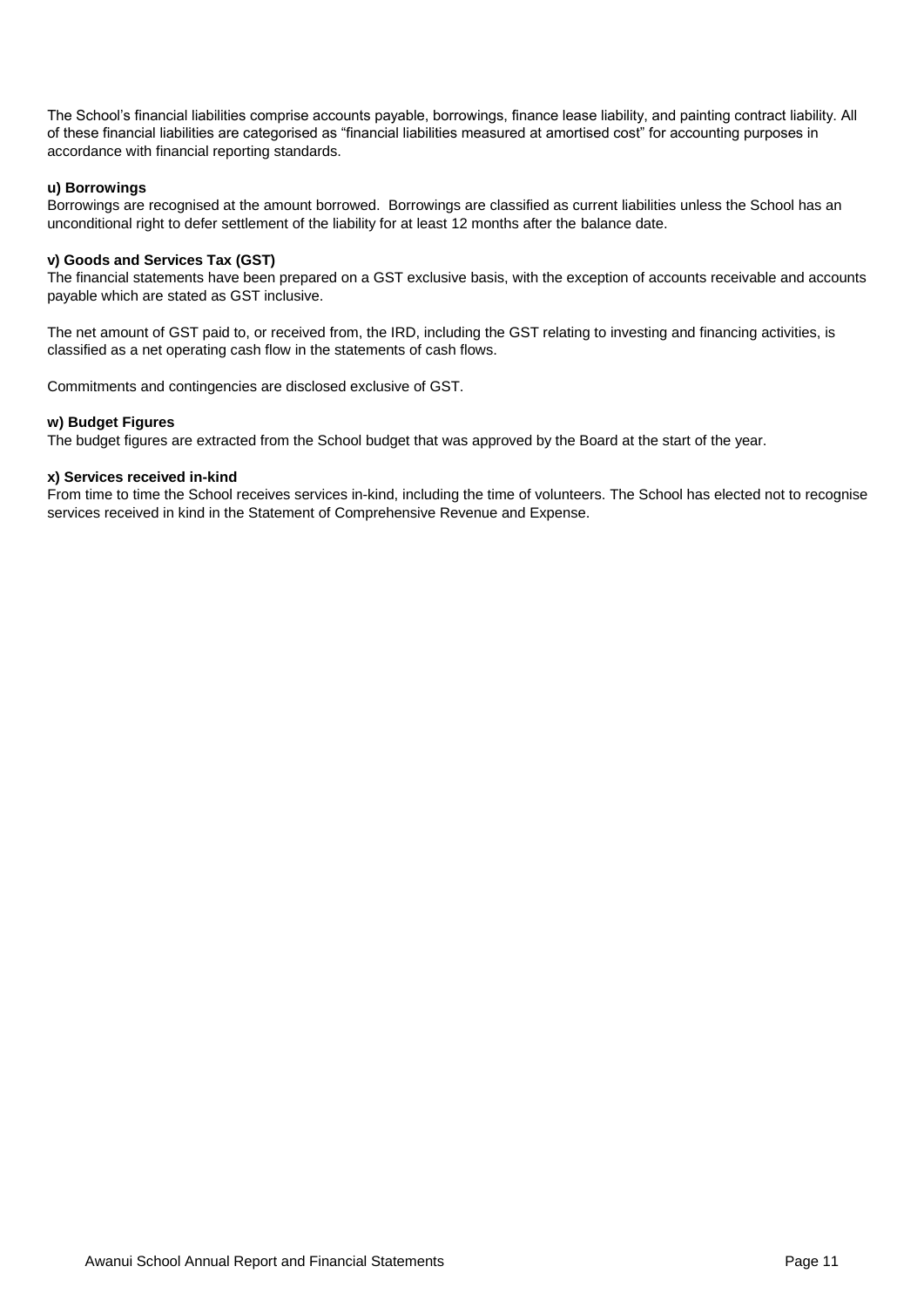#### **2. Government Grants**

|                                  | 2017          | 2017          | 2016          |
|----------------------------------|---------------|---------------|---------------|
|                                  |               | <b>Budget</b> |               |
|                                  | <b>Actual</b> | (Unaudited)   | <b>Actual</b> |
|                                  | \$            |               | จ             |
| Operational grants               | 141.256       | 123.800       | 133,362       |
| Teachers' salaries grants        | 250,103       | 345,664       | 293,278       |
| Use of Land and Buildings grants | 66,343        | 55.791        | 43,282        |
| <b>Other MoE Grants</b>          | 22,698        | 1,962         | 16,331        |
| Other government grants          | 6,532         | 3,756         | ۰             |
|                                  | 486,932       | 530,973       | 486,253       |

#### **3. Locally Raised Funds**

Local funds raised within the School's community are made up of:

|                                           | 2017          | 2017<br><b>Budget</b> | 2016          |
|-------------------------------------------|---------------|-----------------------|---------------|
|                                           | <b>Actual</b> | (Unaudited)           | <b>Actual</b> |
| <b>Revenue</b>                            | \$            | \$                    | \$            |
| Donations                                 | 21,826        | 1,880                 | 14,706        |
| Fundraising                               | 1,845         |                       | 4,776         |
| Other revenue                             | 14,500        | 13,500                | 9,220         |
| Trading                                   |               |                       | 49            |
| <b>Activities</b>                         | 3,576         | 950                   | 160           |
|                                           | 41,747        | 16,330                | 28,911        |
| <b>Expenses</b>                           |               |                       |               |
| <b>Activities</b>                         | 3,710         |                       |               |
| Trading                                   |               |                       | 56            |
| Fundraising (costs of raising funds)      | 722           |                       | 1,159         |
| Other Locally Raised Funds Expenditure    | 3,382         | 2,860                 | 2,082         |
|                                           | 7,814         | 2,860                 | 3,297         |
| Surplus for the year Locally raised funds | 33,933        | 13,470                | 25,614        |
|                                           |               |                       |               |
| 4. Learning Resources                     |               |                       |               |
|                                           | 2017          | 2017<br><b>Budget</b> | 2016          |
|                                           | <b>Actual</b> | (Unaudited)           | <b>Actual</b> |
|                                           | \$            | \$                    | \$            |
| Curricular                                | 8,265         | 7,925                 | 17,460        |
| Library resources                         | 345           | 395                   | 465           |
| Employee benefits - salaries              | 293,036       | 369,864               | 327,310       |

Staff development 1,924 2,100 1,617 R&m & Purchases <\$1,000  $\sim$  603

303,570 380,284 347,455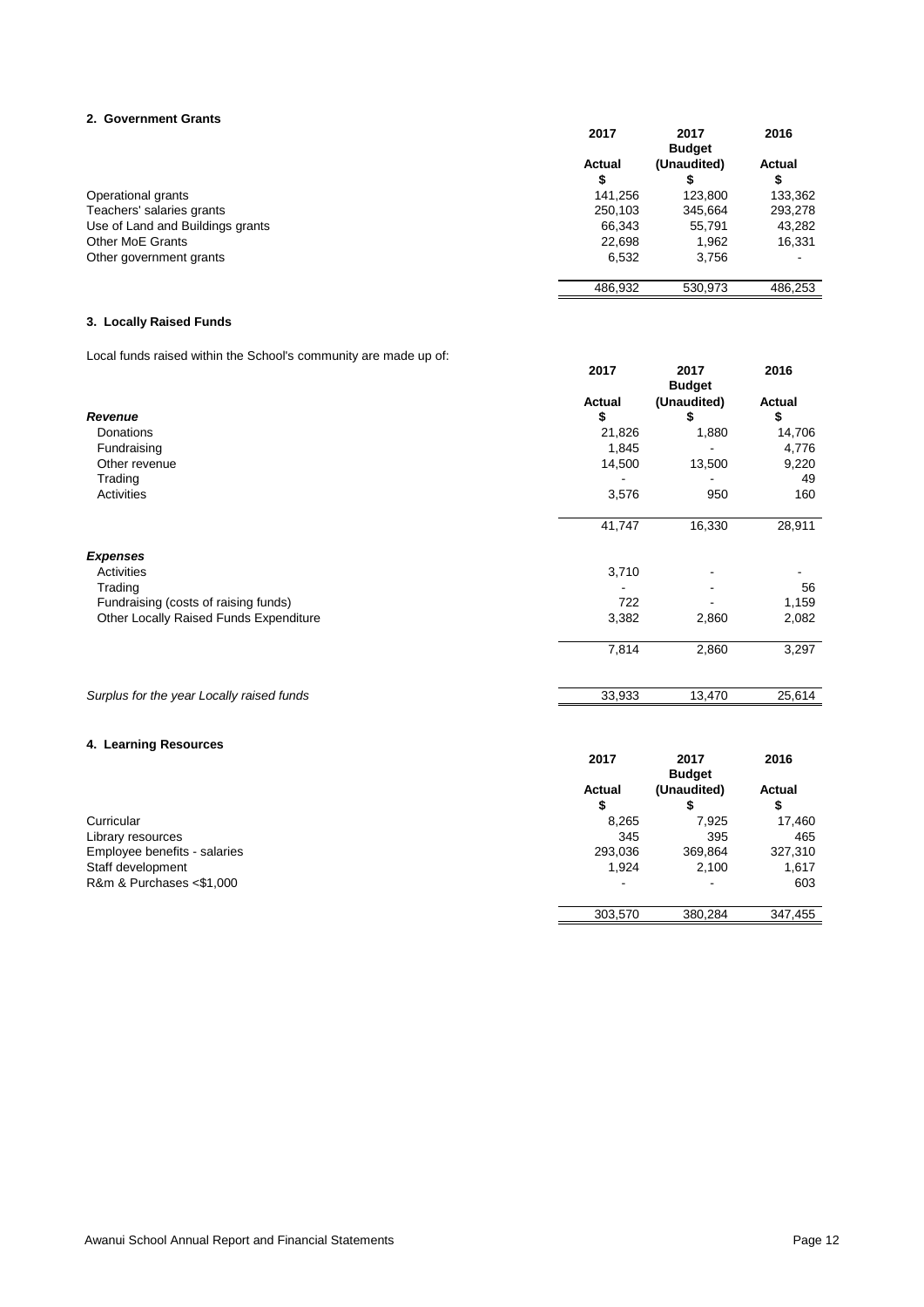#### **5. Administration**

|                                                | 2017          | 2017                         | 2016          |
|------------------------------------------------|---------------|------------------------------|---------------|
|                                                | <b>Actual</b> | <b>Budget</b><br>(Unaudited) | <b>Actual</b> |
|                                                | \$            | \$                           | \$            |
| <b>Audit Fee</b>                               | 3,700         | 3,700                        | 3,650         |
| <b>Board of Trustees Fees</b>                  | 880           | 1,650                        | 2,180         |
| <b>Board of Trustees Expenses</b>              | 1,094         | 150                          | 1,234         |
| Communication                                  | 1,587         | 1,480                        | 1,539         |
| Consumables                                    | 3,405         | 3,068                        | 3,033         |
| <b>Operating Lease</b>                         | 499           | 770                          | 819           |
| Other                                          | 3.194         | 2,665                        | 3,603         |
| <b>Employee Benefits - Salaries</b>            | 32,618        | 28,400                       | 34,915        |
| Insurance                                      | 2,224         | 2,224                        | 2,178         |
| Service Providers, Contractors and Consultancy | 4,860         | 4,500                        | 4,860         |
|                                                | 54,061        | 48,607                       | 58,011        |

#### **6. Property**

|                                          | 2017          | 2017          | 2016          |
|------------------------------------------|---------------|---------------|---------------|
|                                          |               | <b>Budget</b> |               |
|                                          | <b>Actual</b> | (Unaudited)   | <b>Actual</b> |
|                                          | \$            | 5             | \$            |
| Caretaking and Cleaning Consumables      | 2,280         | 1,400         | 2,060         |
| <b>Cyclical Maintenance Expense</b>      | 5,236         | 8,125         | (3,978)       |
| Grounds                                  | 2,148         | 2,750         | 2,211         |
| Heat, Light and Water                    | 8,603         | 8,000         | 7,743         |
| Rates                                    | 524           | 2,400         | 1,623         |
| Repairs and Maintenance                  | 5,581         | 1.500         | 1,518         |
| Use of Land and Buildings                | 66.343        | 55,791        | 43,282        |
| Security                                 | 82            |               | 2,145         |
| <b>Employee Benefits - Salaries</b>      | 9,596         | 18,858        | 23,742        |
| <b>Consultancy And Contract Services</b> | ٠             |               | 2,201         |
|                                          | 100,393       | 98,824        | 82,547        |

The use of land and buildings figure represents 8% of the school's total property value. This is used as a 'proxy' for the market rental of the property. Property values are established as part of the nation-wide revaluation exercise that is conducted every 30 June for the Ministry of Education's year-end reporting purposes.

#### **7. Depreciation**

|                                          | 2017                | 2017<br><b>Budget</b> | 2016                |
|------------------------------------------|---------------------|-----------------------|---------------------|
|                                          | <b>Actual</b><br>\$ | (Unaudited)           | <b>Actual</b><br>\$ |
| <b>Buildings</b>                         | 3,189               | 3,114                 | 3,190               |
| <b>Building Improvements</b>             | 2,651               | 2,588                 | 2,651               |
| <b>Furniture and Equipment</b>           | 11,030              | 10,587                | 10,847              |
| Information and Communication Technology | 5,547               | 5,618                 | 5,756               |
| <b>Leased Assets</b>                     | 3,221               | 2,422                 | 2,481               |
| <b>Library Resources</b>                 | 698                 | 671                   | 687                 |
|                                          | 26,336              | 25,000                | 25,612              |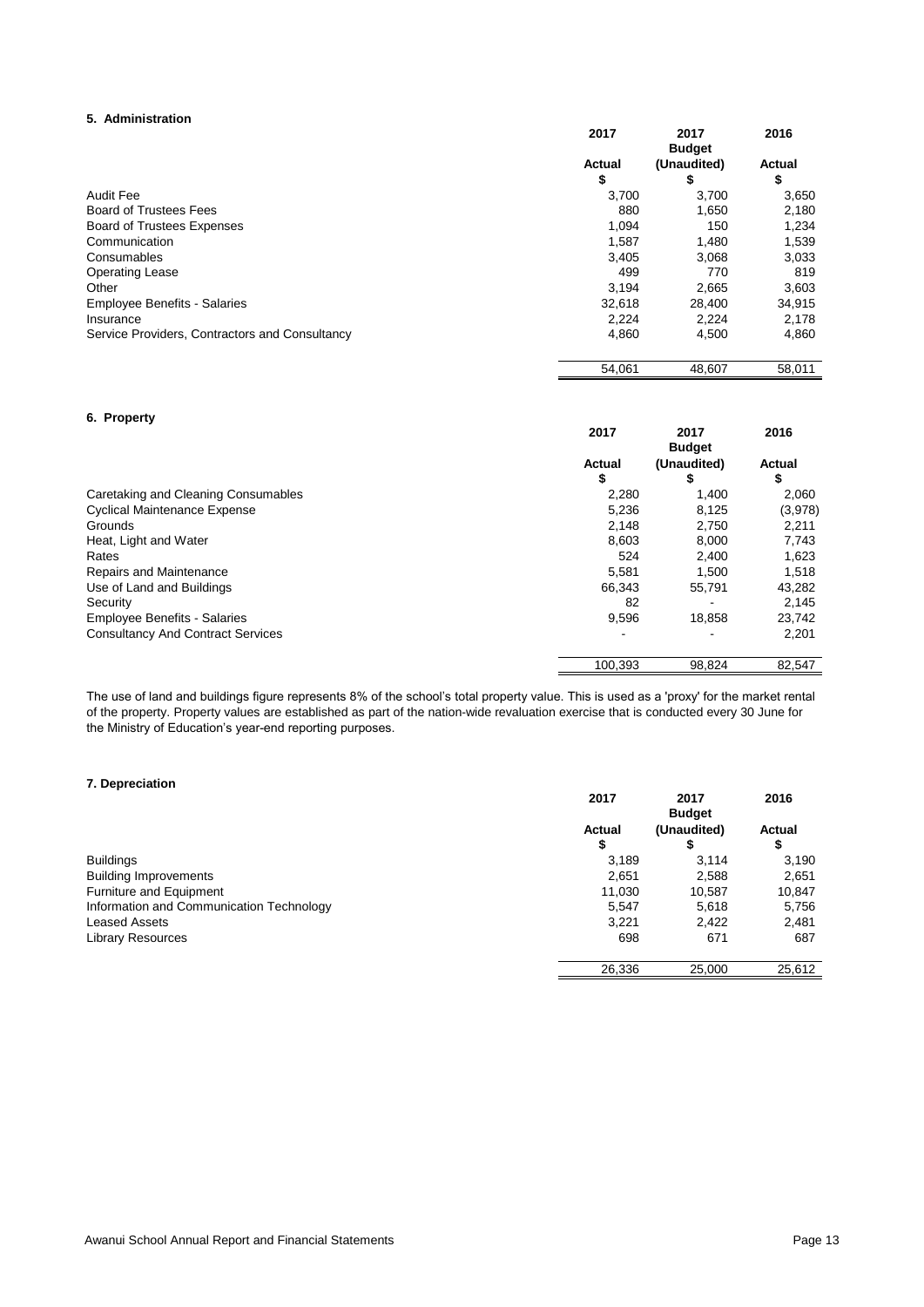#### **8. Cash and Cash Equivalents**

|                                                             | 2017                     | 2017<br><b>Budget</b> | 2016               |
|-------------------------------------------------------------|--------------------------|-----------------------|--------------------|
|                                                             | <b>Actual</b>            | (Unaudited)           | <b>Actual</b><br>S |
| Cash on Hand                                                | $\overline{\phantom{0}}$ |                       | 100                |
| ASB 00 Main                                                 | 178.732                  | 86.517                | 84,462             |
| Cash equivalents and bank overdraft for Cash Flow Statement | 178,732                  | 86,517                | 84,562             |

The carrying value of short-term deposits with maturity dates of 90 days or less approximates their fair value.

Of the \$178,732 Cash and Cash Equivalents, \$66,506 is held by the School on behalf of the Ministry of Education. These funds are required to be spent in 2018 on Crown owned school buildings under the School's Five Year Property Plan.

#### **9. Accounts Receivable**

|                                            | 2017          | 2017<br><b>Budget</b> | 2016          |
|--------------------------------------------|---------------|-----------------------|---------------|
|                                            | <b>Actual</b> | (Unaudited)           | <b>Actual</b> |
|                                            | \$            | \$                    | \$            |
| Receivables from the Ministry of Education | 1,238         |                       |               |
| Interest Receivable                        | 304           | 81                    | 72            |
| <b>Teacher Salaries Grant Receivable</b>   | 17,810        | 24,223                | 15,916        |
|                                            | 19,352        | 24,304                | 15,988        |
| Receivables from Exchange Transactions     | 304           | 81                    | 72            |
| Receivables from Non-Exchange Transactions | 19,048        | 24,223                | 15,916        |
|                                            | 19,352        | 24,304                | 15,988        |

#### **10. Investments**

The School's investment activities are classified as follows:

|                          | 2017          | 2017          | 2016          |
|--------------------------|---------------|---------------|---------------|
|                          |               | <b>Budget</b> |               |
|                          | <b>Actual</b> | (Unaudited)   | <b>Actual</b> |
|                          |               |               | S             |
| <b>Current Asset</b>     |               |               |               |
| Short-term Bank Deposits | 40,000        | 25,171        | 25,860        |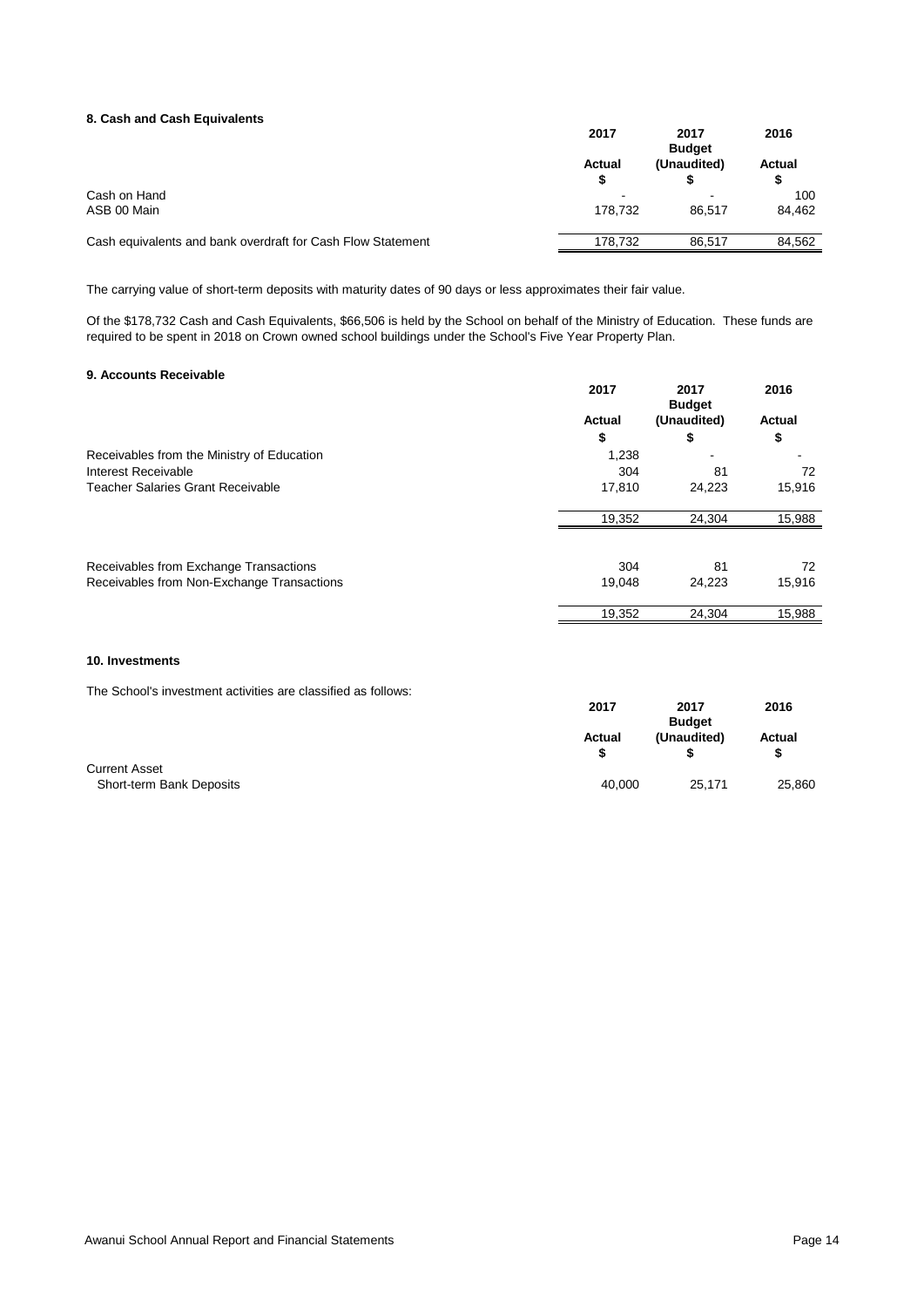### **11. Property, Plant and Equipment**

|                                    | Opening<br>Balance (NBV) | Additions | <b>Disposals</b>         | Impairment     | Depreciation | <b>Total (NBV)</b> |
|------------------------------------|--------------------------|-----------|--------------------------|----------------|--------------|--------------------|
| 2017                               | \$                       | \$        | \$                       | Φ              |              | ₽                  |
| <b>Buildings</b>                   | 76,826                   |           | $\blacksquare$           |                | (3, 189)     | 73,637             |
| <b>Building Improvements</b>       | 15,878                   |           |                          |                | (2,651)      | 13,227             |
| <b>Furniture and Equipment</b>     | 63,624                   |           |                          |                | (11,030)     | 52,594             |
| Information and Communication Tech | 8,154                    | 12,646    | $\overline{\phantom{0}}$ | $\blacksquare$ | (5, 547)     | 15,253             |
| <b>Leased Assets</b>               | 4,924                    | 2,434     |                          |                | (3,221)      | 4,138              |
| <b>Library Resources</b>           | 4,666                    |           |                          |                | (698)        | 3,968              |
| <b>Balance at 31 December 2017</b> | 174,072                  | 15,080    |                          |                | (26, 336)    | 162,817            |

|                                    | Cost or<br><b>Valuation</b> | <b>Accumulated</b><br><b>Depreciation</b> | <b>Net Book</b><br>Value |
|------------------------------------|-----------------------------|-------------------------------------------|--------------------------|
| 2017                               | \$                          | \$                                        | \$                       |
| <b>Buildings</b>                   | 127,589                     | (53, 952)                                 | 73,637                   |
| <b>Building Improvements</b>       | 49,812                      | (36, 585)                                 | 13,227                   |
| Furniture and Equipment            | 166,714                     | (114, 120)                                | 52,594                   |
| Information and Communication      | 35,671                      | (20, 418)                                 | 15,253                   |
| <b>Leased Assets</b>               | 13,715                      | (9,577)                                   | 4,138                    |
| <b>Library Resources</b>           | 5,581                       | (1,613)                                   | 3,968                    |
| <b>Balance at 31 December 2017</b> | 399,082                     | (236, 265)                                | 162,817                  |

|                                    | Opening<br>Balance (NBV) | Additions | <b>Disposals</b> | Impairment | Depreciation | Total (NBV) |
|------------------------------------|--------------------------|-----------|------------------|------------|--------------|-------------|
| 2016                               |                          |           |                  |            |              |             |
| <b>Buildings</b>                   | 80,016                   |           |                  |            | (3, 190)     | 76,826      |
| <b>Building Improvements</b>       | 18.529                   |           |                  |            | (2,651)      | 15,878      |
| <b>Furniture and Equipment</b>     | 77,388                   | 1,799     | (4,716)          | ٠          | (10, 847)    | 63,624      |
| Information and Communication Tech | 15,494                   |           | (1,583)          |            | (5,756)      | 8,154       |
| Leased Assets                      | 5,644                    | 1.761     |                  |            | (2,481)      | 4,924       |
| <b>Library Resources</b>           | 304                      | 5.049     |                  |            | (687)        | 4,666       |
| <b>Balance at 31 December 2016</b> | 197,375                  | 8,609     | (6, 299)         |            | (25, 612)    | 174,072     |

| 2016                           | Cost or<br><b>Valuation</b><br>\$ | <b>Accumulated</b><br><b>Depreciation</b> | <b>Net Book</b><br>Value<br>\$ |
|--------------------------------|-----------------------------------|-------------------------------------------|--------------------------------|
| <b>Buildings</b>               | 127,589                           | (50, 763)                                 | 76,826                         |
| <b>Building Improvements</b>   | 49.812                            | (33,934)                                  | 15,878                         |
| <b>Furniture and Equipment</b> | 166.714                           | (103,090)                                 | 63,624                         |
| Information and Communication  | 23,025                            | (14, 871)                                 | 8,154                          |
| <b>Leased Assets</b>           | 11,281                            | (6, 357)                                  | 4,924                          |
| <b>Library Resources</b>       | 5,581                             | (915)                                     | 4,666                          |
| Balance at 31 December 2016    | 384,002                           | (209, 930)                                | 174,072                        |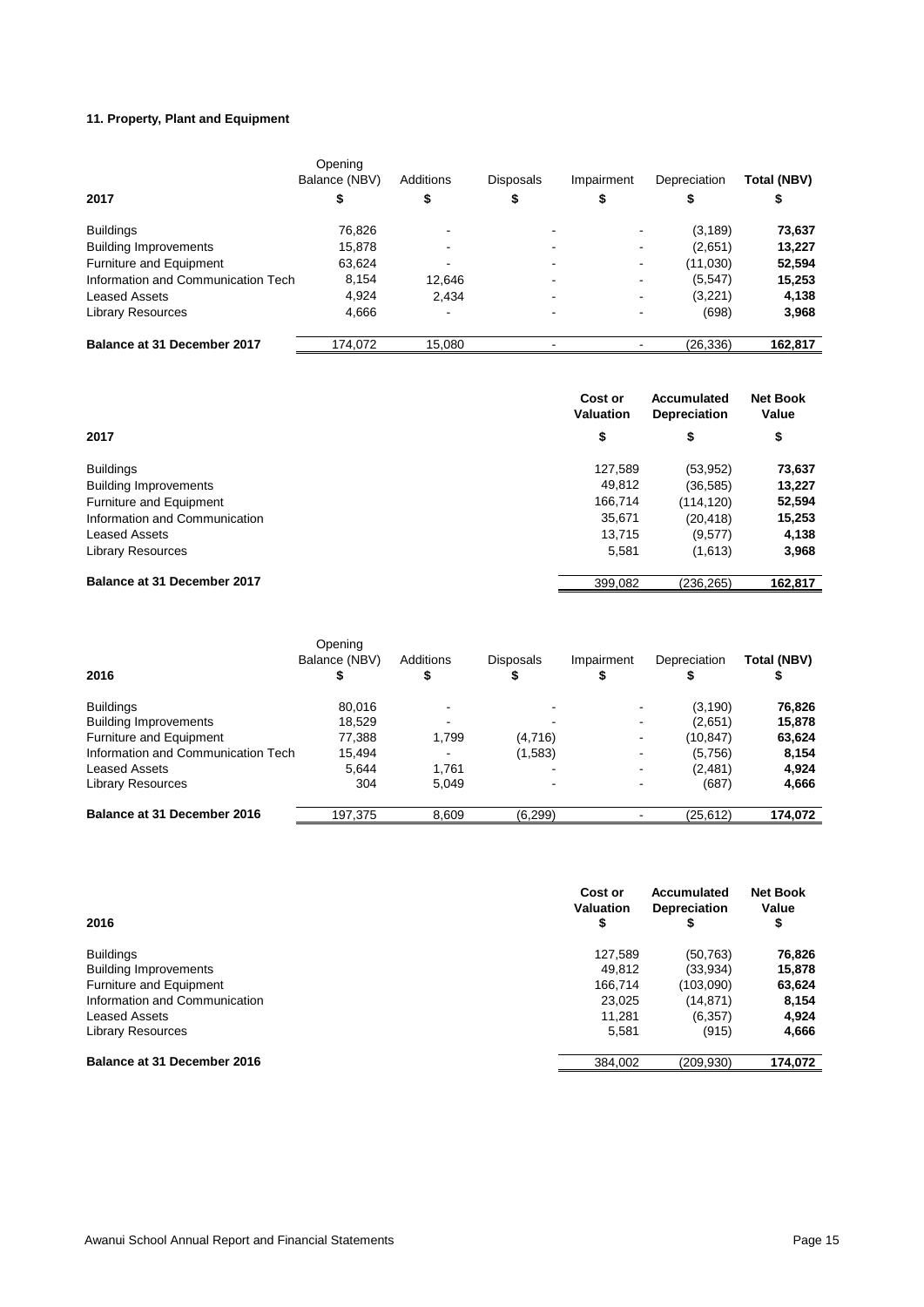#### **12. Accounts Payable**

|                                                                         | 2017          | 2017<br><b>Budget</b> | 2016          |
|-------------------------------------------------------------------------|---------------|-----------------------|---------------|
|                                                                         | <b>Actual</b> | (Unaudited)           | <b>Actual</b> |
|                                                                         | \$            | \$                    | \$            |
| Operating creditors                                                     | 3,047         | 10,848                | 1,062         |
| Accruals                                                                | 3,700         |                       | 4,198         |
| Banking staffing overuse                                                |               |                       | 2,512         |
| <b>Employee Entitlements - salaries</b>                                 | 17,810        | 24,223                | 15,916        |
| Employee Entitlements - leave accrual                                   |               | 8,433                 | 5,693         |
|                                                                         | 24,557        | 43,504                | 29,381        |
|                                                                         |               |                       |               |
| Payables for Exchange Transactions                                      | 24,557        | 43,504                | 26,869        |
| Payables for Non-exchange Transactions - Taxes Payable (PAYE and Rates) |               |                       |               |
| Payables for Non-exchange Transactions - Other                          |               |                       | 2,512         |
|                                                                         | 24,557        | 43,504                | 29,381        |
| The carrying value of payables approximates their fair value.           |               |                       |               |
| 13. Provision for Cyclical Maintenance                                  |               |                       |               |
|                                                                         | 2017          | 2017<br><b>Budget</b> | 2016          |
|                                                                         | <b>Actual</b> | (Unaudited)           | <b>Actual</b> |
|                                                                         | \$            | \$                    | \$            |
| Provision at the Start of the Year                                      | 48,625        | 48,625                | 52,603        |
| Increase/(decrease) to the Provision During the Year                    | 5,236         | 8,125                 | (3,978)       |
| Use of the Provision During the Year                                    |               | (8,000)               |               |
| Provision at the End of the Year                                        | 53,861        | 48,750                | 48,625        |
|                                                                         |               |                       |               |
| Cyclical Maintenance - Current                                          | 7,111         |                       | 7,000         |
| Cyclical Maintenance - Term                                             | 46,750        | 48,750                | 41,625        |
|                                                                         | 53,861        | 48,750                | 48,625        |

### **14. Finance Lease Liability**

The School has entered into a number of finance lease agreements for computers and other ICT equipment. Minimum lease payments payable:

|                                                  | 2017          | 2017<br><b>Budget</b> | 2016          |
|--------------------------------------------------|---------------|-----------------------|---------------|
|                                                  | <b>Actual</b> | (Unaudited)           | <b>Actual</b> |
|                                                  | S             |                       | \$            |
| No Later than One Year                           | 3,892         | 1,429                 | 3,057         |
| Later than One Year and no Later than Five Years | 1,356         | ۰                     | 3,272         |
| Future finance charges                           | (124)         | ۰                     | (476)         |
|                                                  | 5,124         | 1.429                 | 5,853         |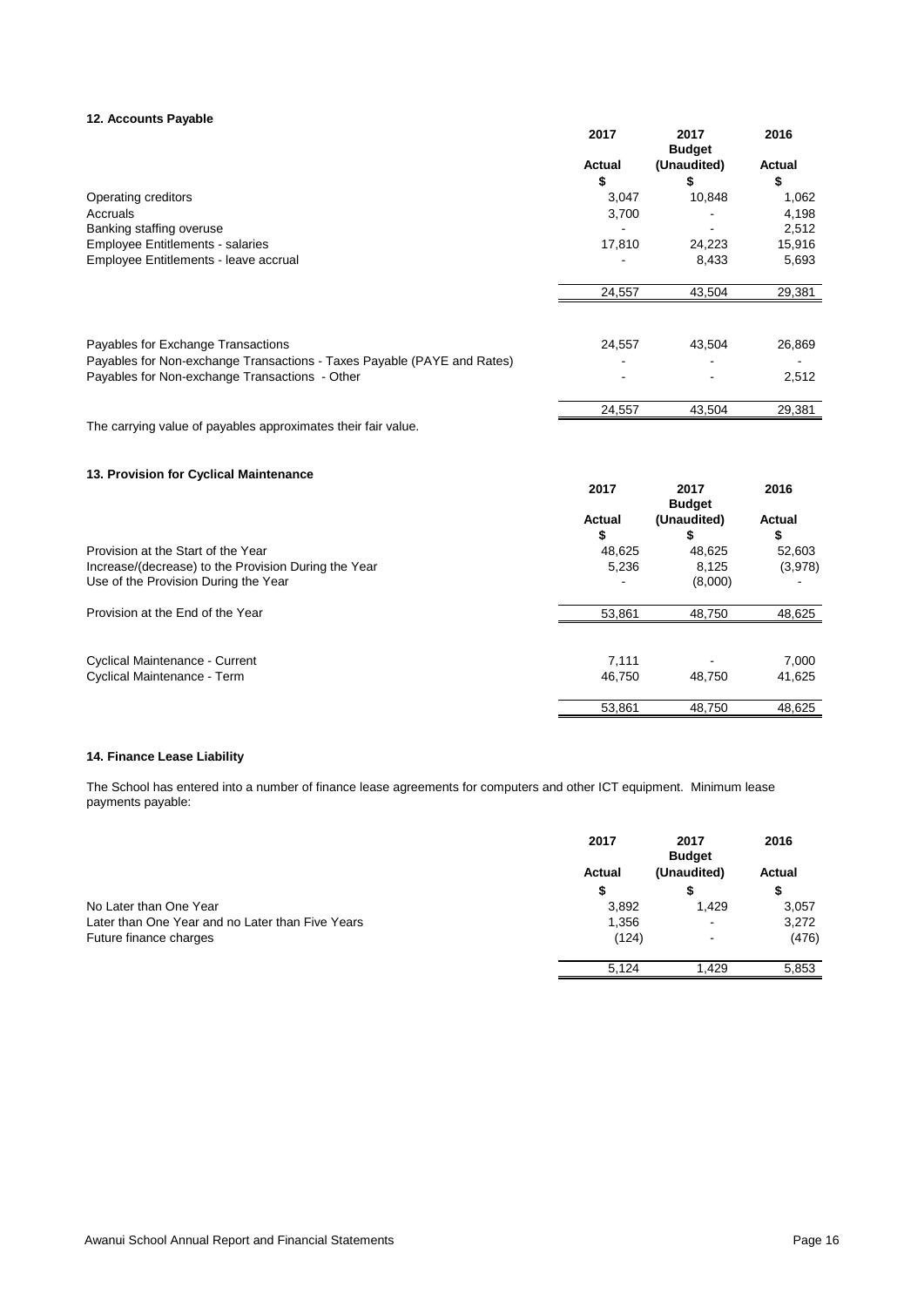#### **15. Funds Held (Owed) for Capital Works Projects**

During the year the School received and applied funding from the Ministry of Education for the following capital works projects:

|                                                                                                                         | 2017        | Opening<br><b>Balances</b><br>\$ | <b>Receipts</b><br>from MoE<br>S  | <b>Payments</b><br>æ  | <b>BOT</b><br>Contribution/<br>(Write-off to<br><b>R&amp;M)</b> | <b>Closing</b><br><b>Balances</b><br>\$ |
|-------------------------------------------------------------------------------------------------------------------------|-------------|----------------------------------|-----------------------------------|-----------------------|-----------------------------------------------------------------|-----------------------------------------|
| Install Alarm System                                                                                                    | completed   |                                  | 639                               | 639                   |                                                                 |                                         |
| Pool Fence Replacement                                                                                                  | completed   | 13,556                           | (1,508)                           | 12,048                |                                                                 |                                         |
| <b>Refurbish Existing Toilets</b>                                                                                       | in progress |                                  | 89,808                            | 23,302                |                                                                 | 66,506                                  |
| <b>Totals</b>                                                                                                           |             | 13,556                           | 88,939                            | 35,989                | $\blacksquare$                                                  | 66,506                                  |
| <b>Represented by:</b><br>Funds Held on Behalf of the Ministry of Education<br>Funds Due from the Ministry of Education |             |                                  |                                   |                       |                                                                 | 66,506<br>66,506                        |
|                                                                                                                         | 2016        | Opening<br><b>Balances</b><br>\$ | <b>Receipts</b><br>from MoE<br>\$ | <b>Payments</b><br>\$ | <b>BOT</b><br>Contribution/<br>(Write-off to<br><b>R&amp;M)</b> | <b>Closing</b><br><b>Balances</b><br>\$ |
| Install Alarm System                                                                                                    | completed   | (639)                            |                                   | (639)                 |                                                                 |                                         |
| Pool Fence Replacement                                                                                                  | in progress |                                  | 16,466                            | 2,910                 |                                                                 | 13,556                                  |
| <b>Totals</b>                                                                                                           |             | (639)                            | 16,466                            | 2,271                 | ٠                                                               | 13,556                                  |

#### **16. Related Party Transactions**

The School is a controlled entity of the Crown, and the Crown provides the major source of revenue to the school. The school enters into transactions with other entities also controlled by the Crown, such as government departments, state-owned enterprises and other Crown entities. Transactions with these entities are not disclosed as they occur on terms and conditions no more or less favourable than those that it is reasonable to expect the school would have adopted if dealing with that entity at arm's length.

Related party disclosures have not been made for transactions with related parties that are within a normal supplier or client/recipient relationship on terms and condition no more or less favourable than those that it is reasonable to expect the school would have adopted in dealing with the party at arm's length in the same circumstances. Further, transactions with other government agencies (for example, Government departments and Crown entities) are not disclosed as related party transactions when they are consistent with the normal operating arrangements between government agencies and undertaken on the normal terms and conditions for such transactions.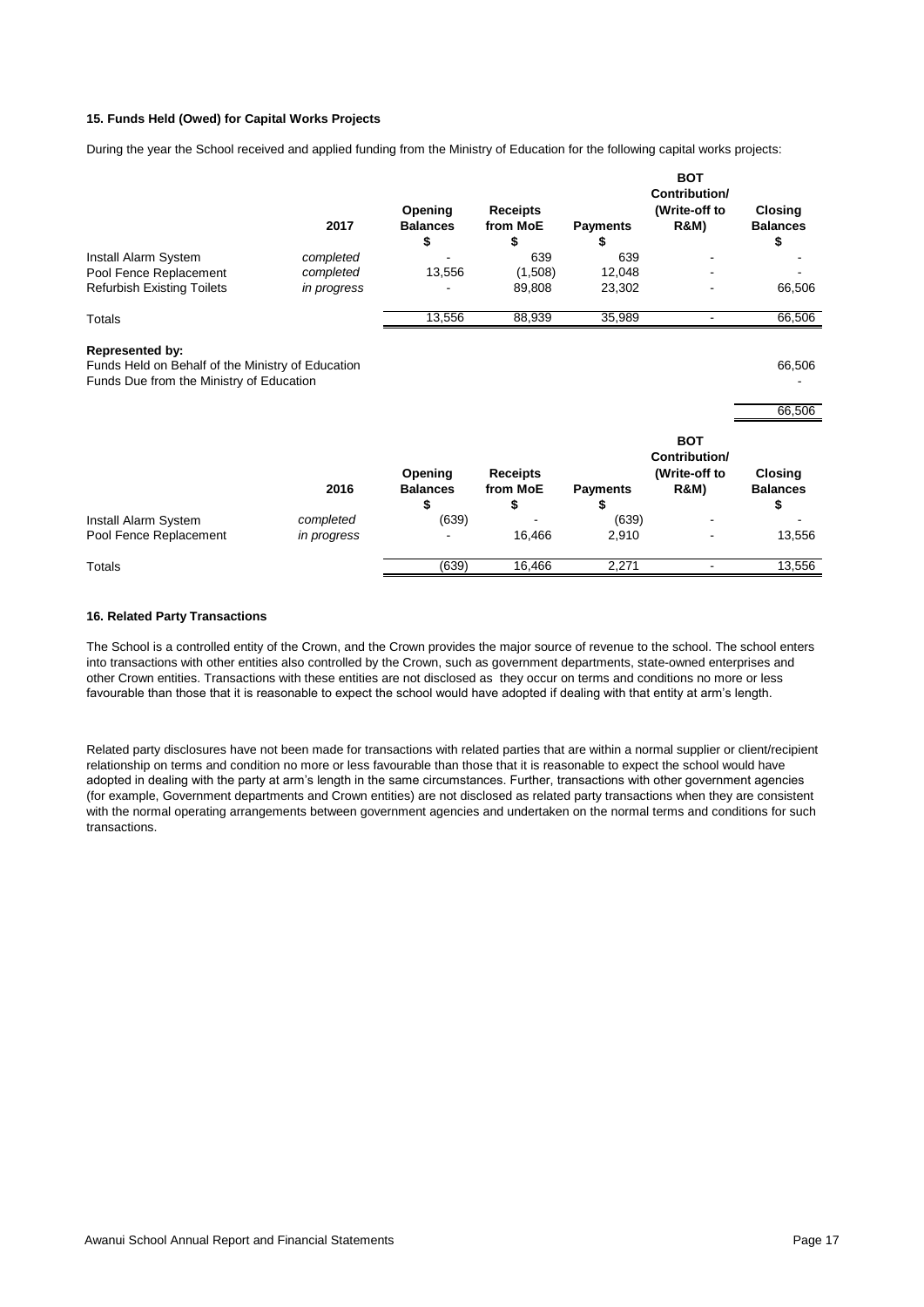#### **17. Remuneration**

#### *Key management personnel compensation*

Key management personnel of the School include all trustees of the Board, Principal, Deputy Principals and Heads of Departments.

|                                             | 2017<br><b>Actual</b><br>\$ | 2016<br><b>Actual</b><br>\$ |
|---------------------------------------------|-----------------------------|-----------------------------|
| <b>Board Members</b>                        |                             |                             |
| Remuneration                                | 880                         | 2,180                       |
| Full-time equivalent members                | 0.10                        | 0.07                        |
| Leadership Team                             |                             |                             |
| Remuneration                                | 98,913                      | 100,779                     |
| Full-time equivalent members                | 1.00                        | 1.00                        |
| Total key management personnel remuneration | 99,793                      | 102,959                     |
| Total full-time equivalent personnel        | 1.10                        | 1.07                        |

The full time equivalent for Board members has been determined based on attendance at Board meetings, Committee meetings and for other obligations of the Board, such as stand downs and suspensions, plus the estimated time for Board members to prepare for meetings.

#### *Principal*

The total value of remuneration paid or payable to the Principal was in the following bands:

|                                                  | 2017                     | 2016       |
|--------------------------------------------------|--------------------------|------------|
|                                                  | Actual                   | Actual     |
| Salaries and Other Short-term Employee Benefits: | \$000                    | \$000      |
| Salary and Other Payments                        | $90 - 100$               | $90 - 100$ |
| <b>Benefits and Other Emoluments</b>             | $2 - 3$                  | $2 - 3$    |
| <b>Termination Benefits</b>                      | $\overline{\phantom{a}}$ |            |

*Other Employees*

The number of other employees with remuneration greater than \$100,000 was in the following bands:

| Remuneration | 2017   | 2016                  |
|--------------|--------|-----------------------|
| \$000        |        | FTE Number FTE Number |
| $100 - 110$  | $\sim$ | $\sim$                |
|              | 0.00   | 0.00                  |
|              |        |                       |

The disclosure for 'Other Employees' does not include remuneration of the Principal.

#### **18. Compensation and Other Benefits Upon Leaving**

The total value of compensation or other benefits paid or payable to persons who ceased to be trustees, committee member, or employees during the financial year in relation to that cessation and number of persons to whom all or part of that total was payable was as follows:

|                  | 2017<br><b>Actual</b> | 2016<br>Actual |
|------------------|-----------------------|----------------|
| Total            |                       |                |
| Number of People | ۰                     | $\sim$         |

#### **19. Contingencies**

There are no contingent liabilities and no contingent assets as at 31 December 2017 (Contingent liabilities and assets at 31 December 2016: nil).